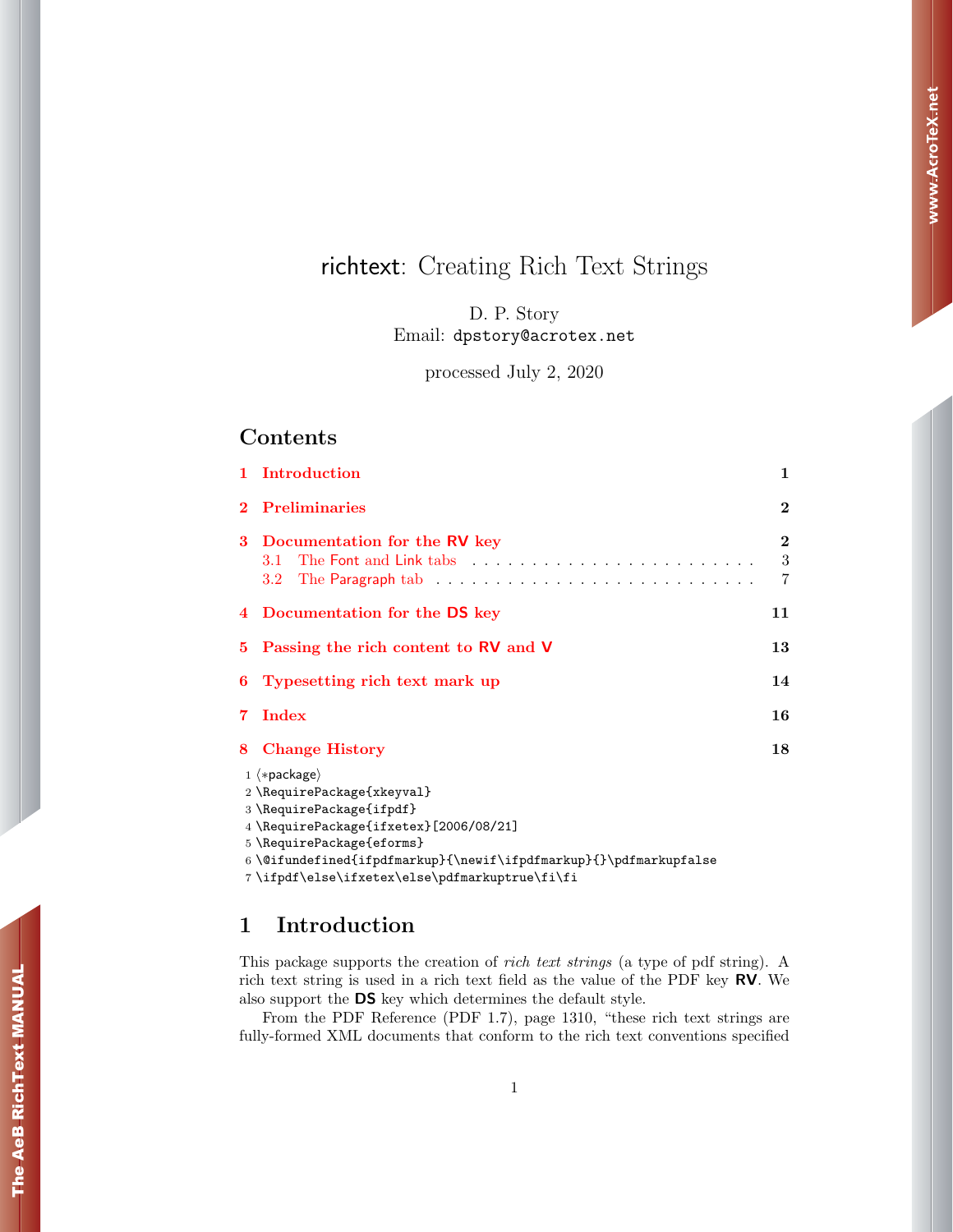for the XML Forms Architecture (XFA) specification, which is itself a subset of the XHTML 1.0 specification, augmented with a restricted set of CSS2 style attributes."

A rich text field may be created using the eforms package, like so

```
\text{Fif}\Ff\left\{\Ff\left\{\Ff\left\{I\right\}\in\} \to \theta\right\}\DS({\text{default}tstyle})\N({\text{rich-value}})\V({\text{plain-value}})\}{\langlefldname}}{\langle width \rangle}{\langle height \rangle}
```
This package provides commands and methods for 'conveniently' create values  $\langle rich-value\rangle$  and  $\langle defaultstyle\rangle$  for **RV** and **DS**; additionally, the value  $\langle$ plain-value) of the V key is the 'plain' text value of the field; that is the text with all the formatting stripped out.

## <span id="page-1-0"></span>2 Preliminaries

```
8 \newif\ifrt@formfield \rt@formfieldtrue
9 \newif\ifrt@needsbody\rt@needsbodyfalse
10 \@ifpackageloaded{eforms}%
11 {\ifxetex\let\@eqV\@eqnuV\fi}{\rt@needsbodytrue}
12 \ifxetex\else\hypersetup{pdfencoding=pdfdoc}\fi
13 \providecommand\eq@RV@Body{<?xml version="1.0"?><body %
14 xfa:APIVersion="Acroform:2.7.0.0" %
15 xfa:contentType="text/html" %
16 xfa:spec="2.1" xmlns="http://www.w3.org/1999/xhtml" %
17 xmlns:xfa="http://www.xfa.org/schema/xfa-data/1.0/">}
18 \providecommand\eq@RV@endBody{</body>}
19 \def\rt@bBody{\ifrt@needsbody\eq@RV@Body\fi}
20 \def\rt@eBody{\ifrt@needsbody\eq@RV@endBody\fi}
```
## <span id="page-1-1"></span>3 Documentation for the RV key

We follow the Acrobat user interface. There two tabs of interest Font and paragraph.

#### Font

#### **Text**

- Font: <font-name>
- $\bullet$  Size: 10
- Baseline Shift: 0 points
- Underline: No Underline, Underline, Double Underline, Word Underline, Word Double Underline
- Style: Bold, Italic, Strike-through
- Color: RGB

#### Paragraph

#### Alignment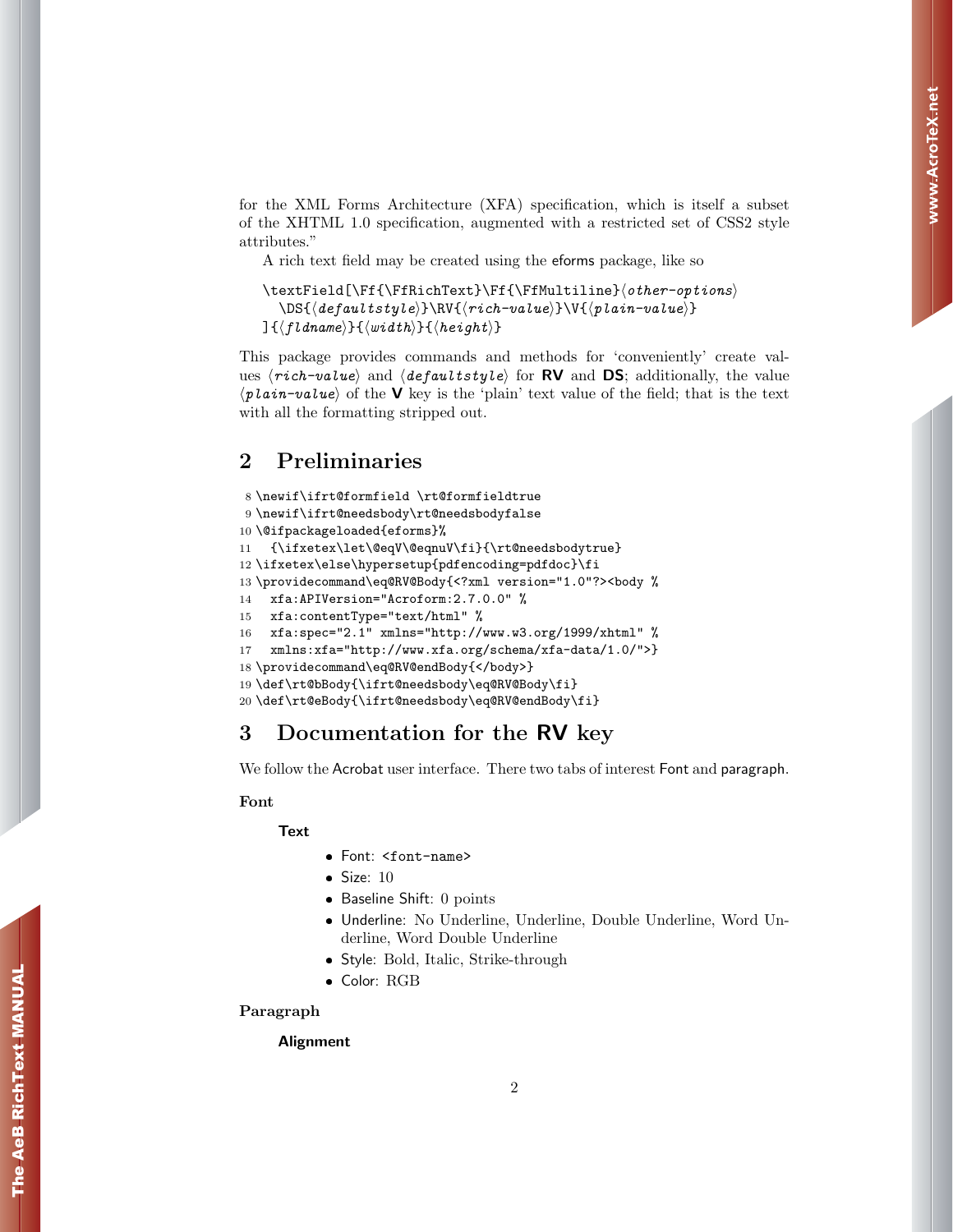- Horizontal: left, center, right, justify
- Vertical: top, middle, bottom

#### Indents

- Left: 0 points
- Right: 0 points
- First: None, First Line, Hanging
- By: 0 points

#### Spacing

- Above: 0 points
- Below: 0 points
- Line Spacing: Single, 1.5 Lines, Double Lines, Exactly (At: 0 points)

Link Enter a URL for this link

On main Properties Menu bar: Also supported are subscript (<sub></sub>) and superscript ( $\langle \text{sup}\rangle$  /sup>)

#### <span id="page-2-0"></span>3.1 The Font and Link tabs

We support the attributes seen in the above list. We further support subscripts, superscript, and links in this section.

#### 21 \newif\ifrtfontstyle\rtfontstylefalse

The keys of the rtFont key-value family. Supported keys are font, size, raise, ulstyle, color, url, and style. Superscripts and subscripts are handled differently.

font The font key's value is a font name, if the name contains a space, it should be enclosed in single quotes: font=Arial or font='Myriad Pro'.

```
22 \define@key{rtFont}{font}[]{\def\rt@argi{#1}\ifx\rt@argi\@empty
23 \let\rf@font\@empty\else\rtfontstyletrue
```
- 24 \def\rf@font{font-family:#1}\fi}
- size The value of size is the size of the font, as measured in points font=12pt, note the use of the entity 'pt'.

```
25 \define@key{rtFont}{size}[]{\def\rt@argi{#1}\ifx\rt@argi\@empty
```

```
26 \let\rf@size\@empty\else\rtfontstyletrue\def\rf@size@num{#1}%
```

```
27 \def\rf@size@pt{#1pt}\def\rf@size{font-size:#1pt}\fi}
```

```
28 \def\rf@size@num{12}\def\rf@size@pt{12pt}
```
raise The key raise corresponds to the user interface item Baseline Shift, measured in points, for example, raise=6pt.

```
29 \define@key{rtFont}{raise}[]{\def\rt@argi{#1}\ifx\rt@argi\@empty
```

```
30 \let\rf@raise\@empty\else\rtfontstyletrue
```
31 \def\rf@raise{vertical-align:#1pt}\fi}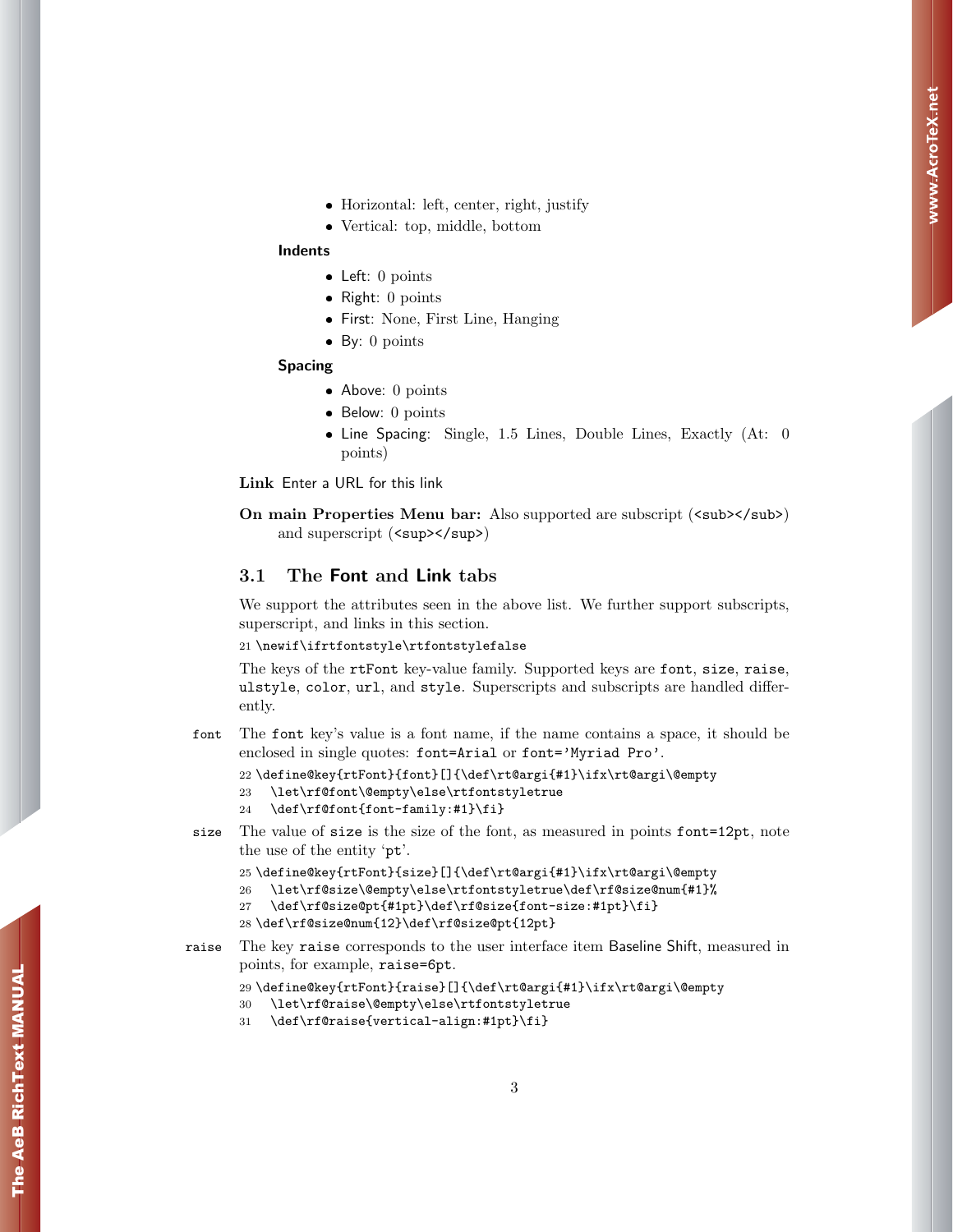```
ulstyle The key ulstyle supplies an underline attribute, for example, ul=word underlines
         each word in the span.
```

```
32 \define@choicekey+{rtFont}{ulstyle}[\val\nr]%
```
- {none,ul,2ul,wul,2wul}[none]{%
- \ifcase\nr\relax
- \def\rf@ul{none}\or
- \def\rf@ul{underline}\or
- \def\rf@ul{double}\or
- \def\rf@ul{word}\or
- \def\rf@ul{double word}\fi
- \rtfontstyletrue

}{}

color The key color supplies a color attribute for the text in the span. There are two formats: rrggbb (hex) and  $rgb(r,g,b)$  (0-255). For example, color=ff0000 or color=rgb(255,0,0) both color the text red.

```
42 \def\rt@r{r}\let\rt@One=1 \let\rt@Zero=0
```

```
43 \def\rt@parseColor#1(#2\@nil{\def\rt@argi{#2}\ifx\rt@argi\@empty
```

```
44 \let\rt@rgbdec\rt@Zero\else\let\rt@rgbdec\rt@One\fi}
```
- \def\rt@gobbletonil#1\@nil{}
- \bgroup\@makeother\#\@makeother\&%
- \gdef\rt@hashtag{#}\gdef\rt@amp{&}\egroup

```
48 \define@key{rtFont}{color}[]{\def\rt@argi{#1}\ifx\rt@argi\@empty
```
- \let\rf@color\@empty\else\rtfontstyletrue
- \rt@parseColor#1(\@nil
- \if\rt@rgbdec\rt@One
- \def\rf@color{color:#1}\else
- \def\rf@color{color:\rt@hashtag#1}\fi

 $54 \text{ t}$ 

```
55 \let\rf@color\@empty
```

```
url The key url enable the rich text string to contain a URL hypertext link.
```

```
56 \define@key{rtFont}{url}[]{\def\rt@argi{#1}\ifx\rt@argi\@empty
57 \let\rt@url\@empty\else\rtfontstyletrue\def\rt@url{#1}\fi}
```
bold The rtFontStyle family provides keys bold, italic and strikeit. They are italic possible values of the style key, define below. The style key can take on one or strikeit several values.

```
58 \define@choicekey+{rtFontStyle}{bold}[\val\nr]{normal,bold}[bold]%
59 {\edef\rfS@bold{\val}}{}
```

```
60 \define@choicekey+{rtFontStyle}{italic}[\val\nr]{normal,italic}[italic]%
61 {\edef\rfS@italic{\val}}{}
```

```
62 \define@key{rtFontStyle}{strikeit}[]{\def\rfS@strikeit{line-through}}
```
- \let\rfS@normal\@empty\let\rfS@bold\@empty
- \let\rfS@italic\@empty\let\rfS@strikeit\@empty
- style Continuing the rtFont family, the style can take on several values: The key-value of style={bold,italic,strikeit} sets the text to bold, italic, and strike out. Multiple attributes must be enclosed in parentheses, as shown above.

```
65 \define@key{rtFont}{style}[]{\def\rt@argi{#1}\ifx\rt@argi\@empty
```

```
66 \let\rf@style\@empty\else\rtfontstyletrue\def\rf@style{#1}\fi}
```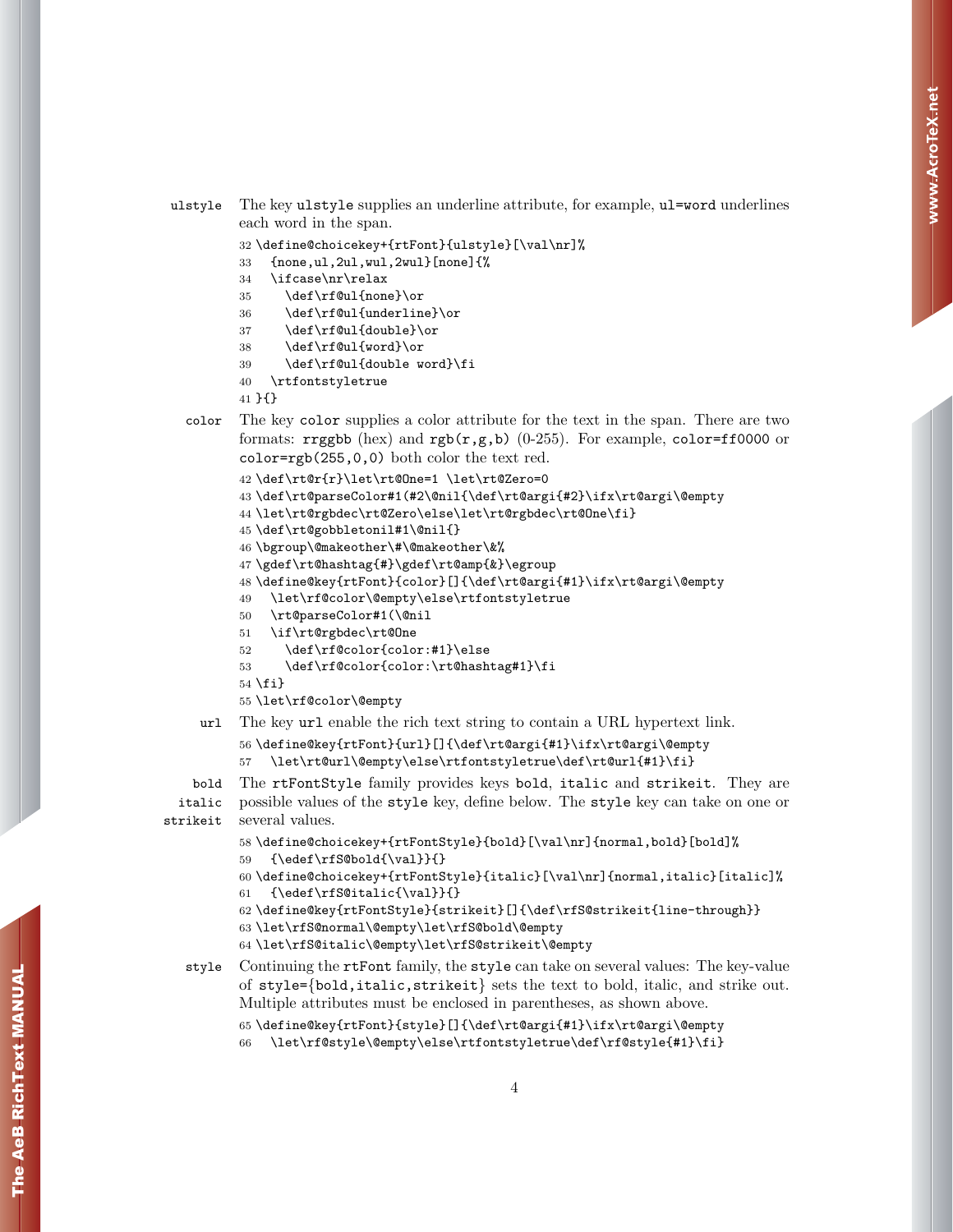```
raw We provide a raw experimental key. The value of this key is passed through; it
     must be of the proper syntax.
```

```
67 \define@key{rtFont}{raw}[]{\def\rt@argi{#1}\ifx\rt@argi\@empty
68 \let\rf@raw\@empty\else\rtfontstyletrue\def\rf@raw{#1}\fi}
```

```
\resetRtFontKeys The is an internal command to reset all keys to their default values.
```

```
69 \def\resetRtFontKeys{% rtFont family
70 \let\rf@font\@empty\let\rf@size\@empty
```
- 
- \let\rf@raise\@empty\let\rf@ul\@empty
- \let\rf@color\@empty\let\rf@style\@empty\let\rt@url\@empty
- \let\rf@raw\@empty
- % rtFontStyle family
- \let\rfS@normal\@empty\let\rfS@bold\@empty
- \let\rfS@italic\@empty\let\rfS@strikeit\@empty
- \rtfontstylefalse}

Now give all keys their default values.

#### \resetRtFontKeys

As we interpret the rich text string, we must save it properly formatted in both rich and plain format. These are macro for accumulating the strings.

```
79 \newcommand{\@AddToRichText}{\g@addto@macro\rt@RichText}
```

```
80 \newcommand{\@AddToPlainText}{\g@addto@macro\rt@PlainText}
```
Some utility commands

```
81 \def\rt@excl{!}
```

```
82 \def\rt@csarg#1#2{\expandafter#1\csname#2\endcsname}
```
- \useRV The \useRV command expands to the rich string defined by \rtpara and is used as the value of the RV key.
- \useV The \useV command expands to the plain string defined by \rtpara and is used as the value of the  $\vee$  key.

```
83 \newcommand{\useRV}[1]{\@nameuse{#1-ri}}
84 \newcommand{\useV}[1]{\@nameuse{#1-pl}}
```
\rvorvstring \vorvstring is similar to \texorpdfstring, the first argument is a rich string while the second is a plain string. The two must match correctly, or the PDF reader may not display correctly; on error the reader displays the plain text.

```
85 \newif\if@rvstring \@rvstringfalse
86 \def\rvorvstring{\if@rvstring
87 \expandafter\@firstoftwo
88 \else
89 \expandafter\@secondoftwo
90 \fi
91 }
```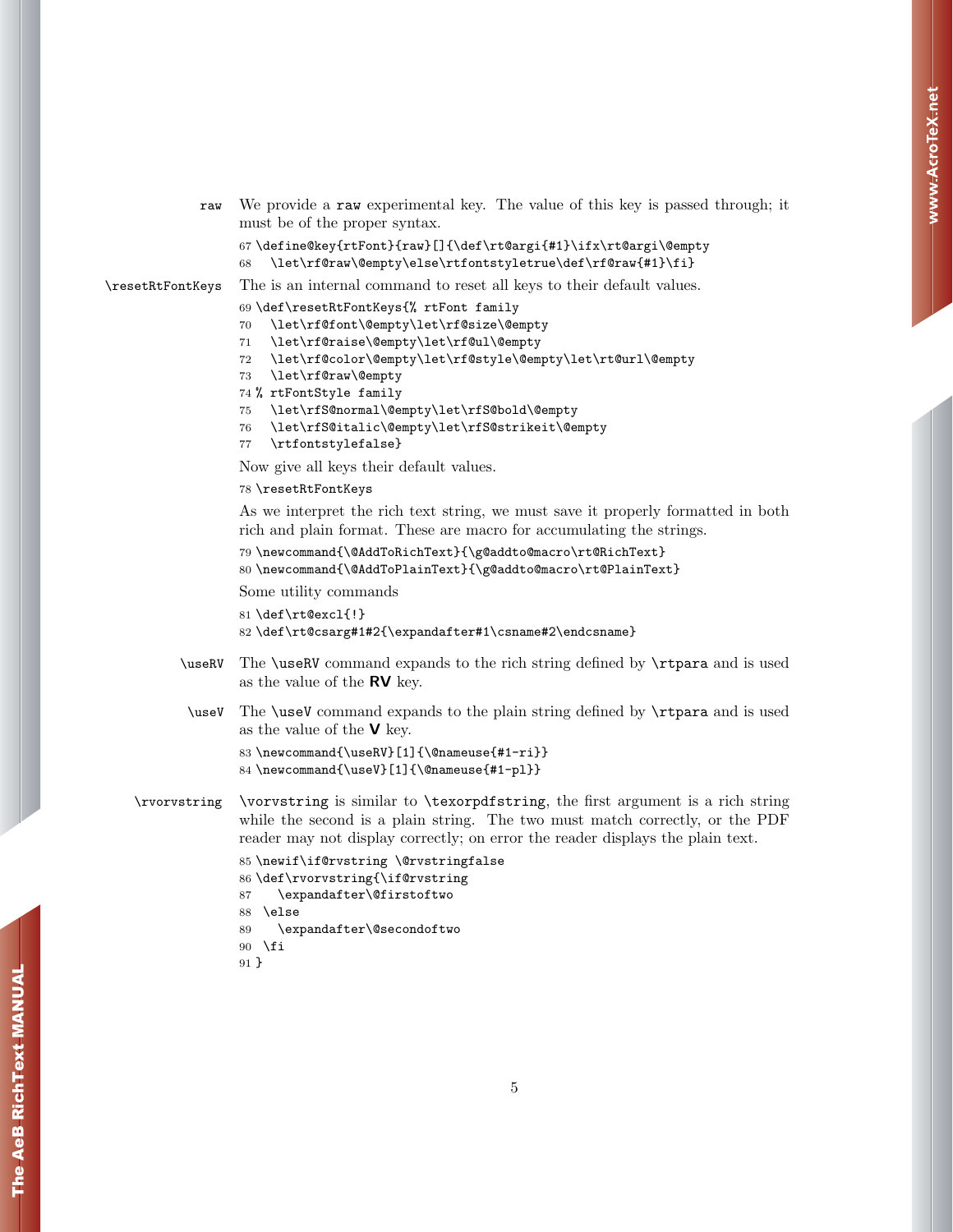\sub Subscripts (\sub) and superscripts (\sup) There are two versions, one for \sup rich text expansion and one for plain text expansion. Within \rtpara these two

```
are \let to \sub and \sup.
92 \def\rt@sub#1{\rvorvstring{<sub>#1</sub>}{#1}}
93 \def\rt@sup#1{\rvorvstring{<sup>#1</sup>}{#1}}
```
\br Other supported markup: \br, \bf, and \it.

\bf 94 \def\rt@br{\rvorvstring{<br />}{\string\r}}

```
it
95 \def\rt@bf#1{\rvorvstring{<b>#1</b>}{#1}}
```

```
96 \def\rt@it#1{\rvorvstring{<i>#1</i>}{#1}}
```

```
97 \def\rt@spc{\rvorvstring{<span style="xfa-spacerun:yes">\rt@amp
```

```
98 \rt@hashtag160\rt@SC</span>}{ }}
```
Some convenience commands

```
99 \def\rt@SC{;}\def\rt@CN{:}\def\rt@fs{font-style}\def\rt@fw{font-weight}
100 \def\rt@td{text-decoration}
```
The \span command There are two versions of the \span command, these are \rt@remove@span for plain text and \rt@span for rich text strings.

```
101 \def\rt@remove@span#1#2{#2}
```
\rt@span This is the internal \span command, it is \let\span\rt@span. Of course \span is a TEX primitive, so we must be careful not to overwrite it.

```
102 \def\rt@StyleAttr{\ifx\rf@font\@empty\else\rf@font\rt@SC\fi
```

```
103 \ifx\rf@size\@empty\else\rf@size\rt@SC\fi
```

```
104 \ifrt@formfield\ifx\rf@raise\@empty\else\rf@raise\rt@SC\fi\fi
```

```
105 \ifx\rf@ul\@empty\ifx\rfS@strikeit\@empty\else
```

```
106 \rt@td\rt@CN\rfS@strikeit\rt@SC\fi
```

```
107 \else\rt@td\rt@CN\rf@ul\ifx\rfS@strikeit\@empty\else\space
```
- 108 \rfS@strikeit\fi\rt@SC\fi
- 109 \ifx\rfS@bold\@empty\else\rt@fw\rt@CN\rfS@bold\rt@SC\fi
- 110 \ifx\rfS@italic\@empty\else\rt@fs\rt@CN\rfS@italic\rt@SC\fi
- 111 \ifx\rf@color\@empty\else\rf@color\rt@SC\fi
- 112 \ifx\rf@raw\@empty\else\rf@raw\fi}

\span The \span is let to \rt@span within the \rtpara command.

```
113 \let\rt@afterFont\relax
```
- 114 \newcommand\rt@span[2]{\resetRtFontKeys
- 115 \edef\x{\noexpand\setkeys{rtFont}{#1}}\x\rt@afterFont
- 116 \edef\x{\noexpand\setkeys{rtFontStyle}{\rf@style}}\x
- 117 \edef\rt@Style@ttr{\rt@StyleAttr}%
- 118 \ifx\rt@url\@empty

We are processing a regular **\span**.

- 119 \ifx\rt@StyleAttr\@empty\def\x{#2}\else
- 120 \edef\x{<span\ifrtfontstyle\space
- 121 style="\rt@Style@ttr"\fi>#2</span>}\fi
- 122 \else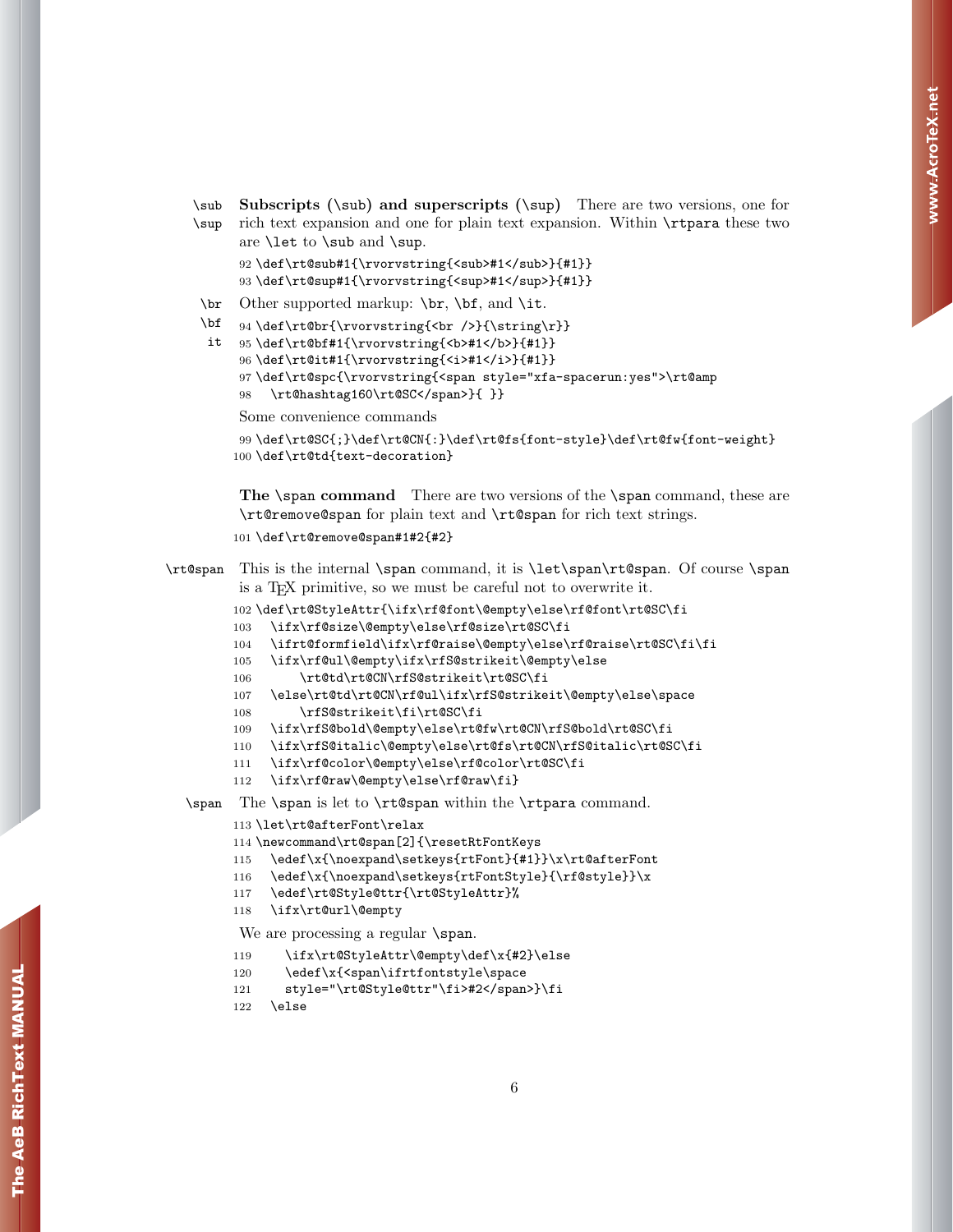We are processing a **\span** with the url key set.

```
123 \ifx\rt@StyleAttr\@empty\edef\x{<a href="\rt@url">#2</a>}\else
124 \edef\x{<a href="\rt@url"
125 \ifrtfontstyle style="\rt@Style@ttr">#2</a>\fi}\fi
126 \fi
127 }
```
#### <span id="page-6-0"></span>3.2 The Paragraph tab

We now come to the **\rtpara** command, which sets the attributes of the Paragraph tab.

\rtpara This is how you define a rich text string, through the use of \rtpara. The command takes three options: (1) The optional first takes key-values just defined in the rtFont and the rtPara families.

```
halign: text-align:left|center|right|justify
valign: text-valign:top|middle|bottom
          top is same as no text-valign attribute vertical-align
Indents:
  Left: margin-left:10pt;
 Right: margin-right:10pt
  First: text-indent: 12pt Indent
         text-indent:-12pt; Hanging
        None
Spacing > Line Spacing Line: height:18pt
Above margin-top:11pt; Below margin-bottom:11pt;
      applies to all text in field, not individual paragraphs
line-height: <num>pt
  Single Space: line-height:\rt@size
  1.5 Lines : line-height: 1.8*max\rt@size
  Double : line-height: 2.4*max\rt@size
  Exact : line-height: <num>pt
```
#### halign Alignment The halign key effects the horizontal alignment of a paragraph, choices are left, center, right, and justify. The default is left.

```
128 \define@choicekey+{rtPara}{halign}[\val\nr]%
129 {left,center,right,justify}[left]{%
130 \ifcase\nr\relax
131 \def\rt@halign{text-align:left}\or
132 \def\rt@halign{text-align:center}\or
133 \def\rt@halign{text-align:right}\or
134 \def\rt@halign{text-align:justify}\fi
135 \rtfontstyletrue
136 }{}
```

```
valign The valign seems to effect all paragraphs in the rich text field. Its value deter-
```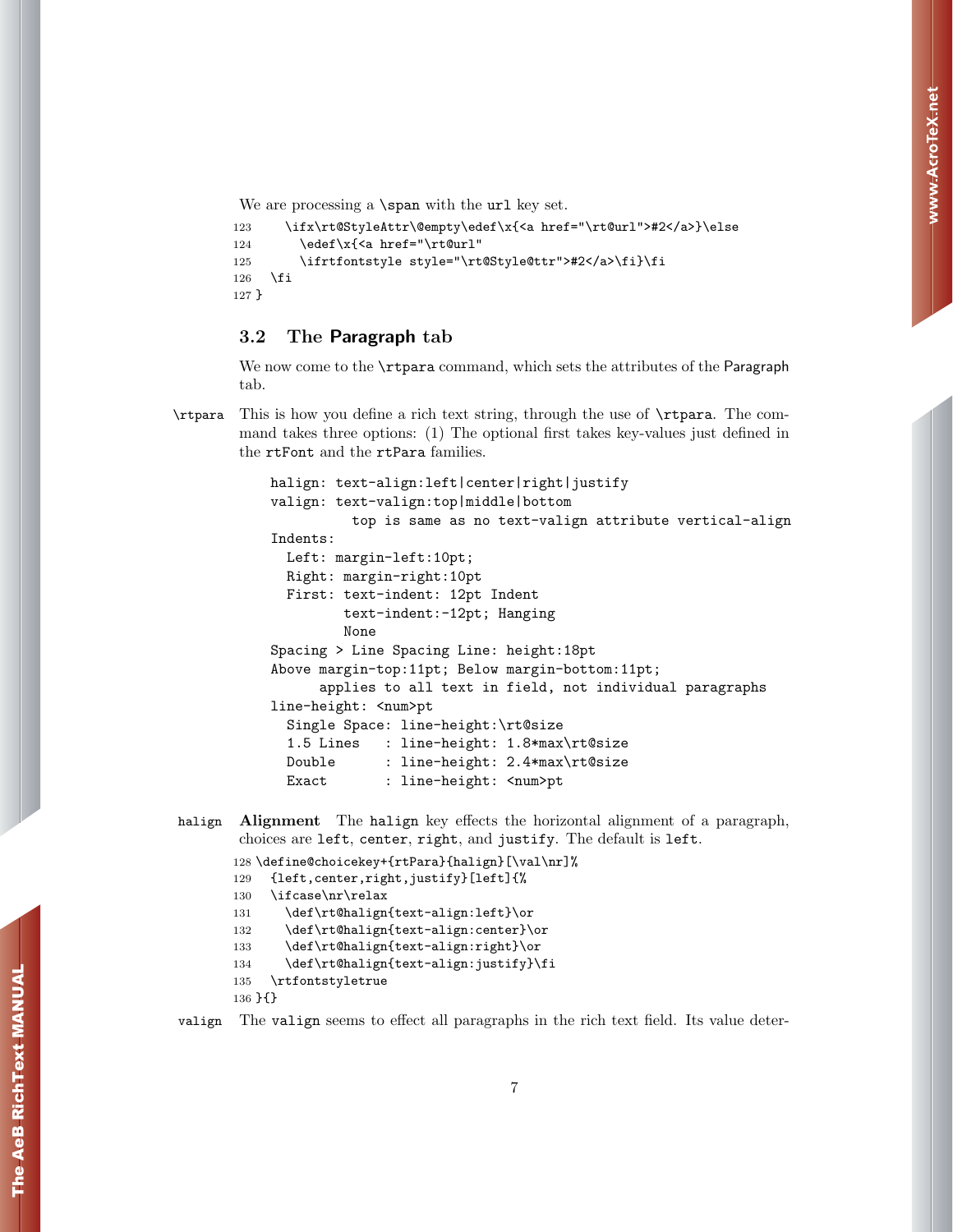mines the vertical placement of the paragraphs: top, middle, and bottom. The default is top.

```
137 \define@choicekey+{rtPara}{valign}[\val\nr]{top,middle,bottom}[top]{%
```

```
138 \ifcase\nr\relax
139 \def\rt@valign{text-valign:top}\or
140 \def\rt@valign{text-valign:middle}\or
141 \def\rt@valign{text-valign:bottom}\fi
142 \rtfontstyletrue
143 }{}
144 \let\rt@halign\@empty\let\rt@valign\@empty
```
margleft Indents With the margleft and margright you set the left and right margins margright of the effected paragraph. The default is 0pt.

```
145 \define@key{rtPara}{margleft}{\def\rt@margleft{margin-left:#1pt}}
146 \define@key{rtPara}{margright}{\def\rt@margright{margin-right:#1pt}}
```
indent The indent key sets the amount of indent of a paragraph, values are none, first, indentby and hanging. The amount of indent is determined by the key indentby, which is set to 12pt by default.

```
147 \define@choicekey+{rtPara}{indent}[\val\nr]{none,first,hanging}[none]{%
148 \edef\rt@indenttype{\nr}%
149 }{}
150 \define@key{rtPara}{indentby}[12]{\def\rt@indentby{#1pt}}
151 \let\rt@margleft\@empty\let\rt@margright\@empty
```

```
152 \def\rt@indenttype{0}\def\rt@indentby{12pt}
```

```
margtop Spacing With the margtop and margbottom you set the space above and below
margbottom a paragraph. The default is 0pt.
```

```
153 \define@key{rtPara}{margtop}[0]{\def\rt@margtop{#1pt}}
154 \define@key{rtPara}{margbottom}[0]{\def\rt@margbottom{#1pt}}
```

```
155 \def\rt@margtop{0pt}\def\rt@margbottom{0pt}
```

```
linespacing The linespacing key the spacing lines. The default is 0pt. Choices are single
             (spacing), oneandhalf (spacing), double (spacing), and exact (spacing).
```

```
156 \define@choicekey{rtPara}{linespacing}[\val\nr]%
```

```
157 {single,oneandhalf,double,exact}[single]{%line-height
```

```
158 \edef\rt@linespacingtype{\nr}%
```
- 159 \ifcase\nr
- 160 \let\rt@linesp\@empty\or

```
161 \setlength{\@tempdima}{1.8pt*\rf@size@num}%
```

```
162 \edef\rt@linesp{\the\@tempdima}\or
```

```
163 \setlength{\@tempdima}{2.4pt*\rf@size@num}%
```
- 164 \edef\rt@linesp{\the\@tempdima}\or
- 165 \def\rt@linesp{\rf@size@pt}\fi

```
167 \let\rt@linesp\@empty\def\rt@linespacingtype{0}
```
lineheight The lineheight key

166 }{}

```
168 \define@key{rtPara}{lineheight}[]{\def\rt@lineheight{#1pt}}
```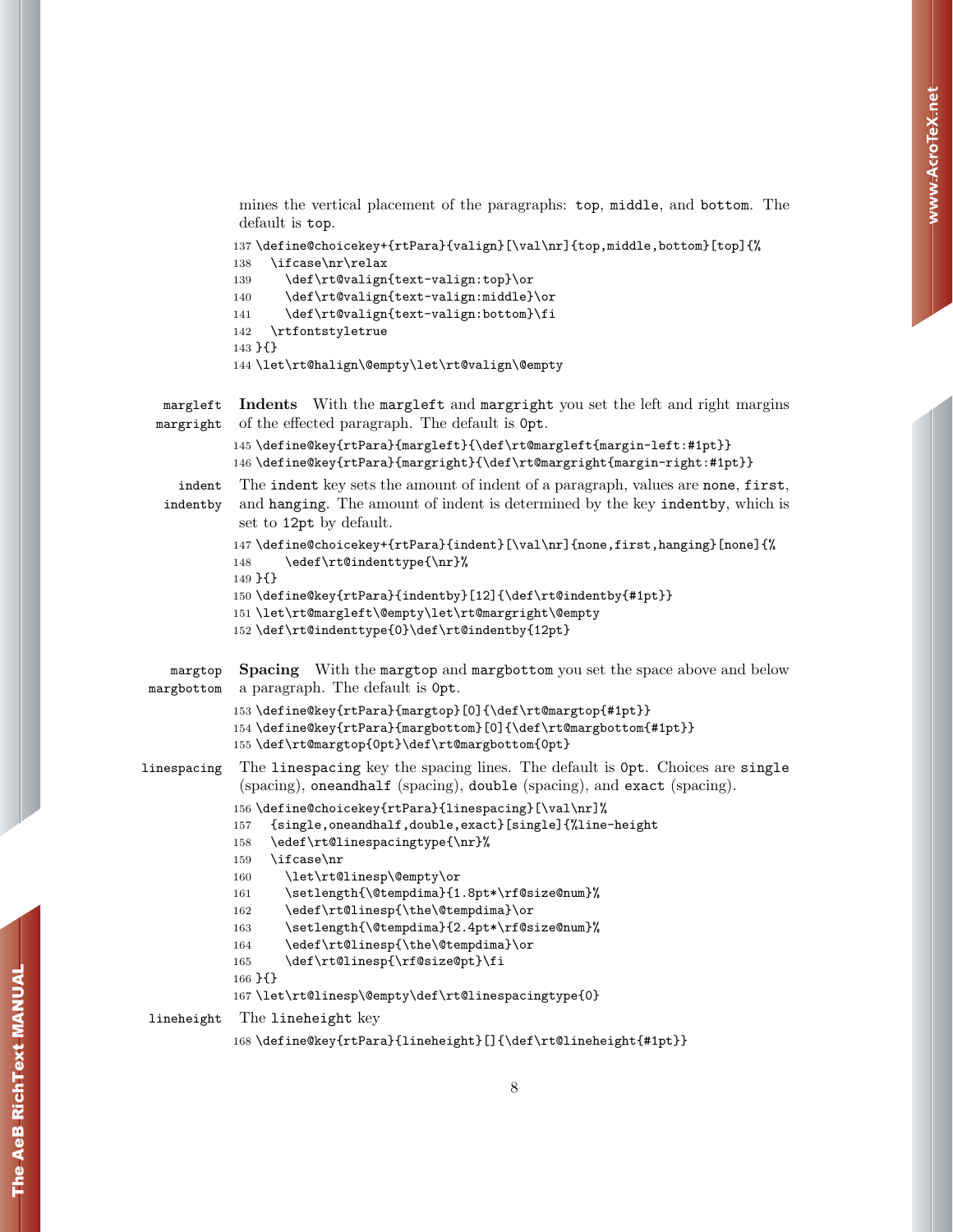```
169 \let\rt@lineheight\@empty
```
More convenience definitions.

```
170 \def\rtp@ti{text-indent}\def\rtp@mt{margin-top}
```

```
171 \def\rtp@mb{margin-bottom}\def\rtp@lh{line-height}
```
We put the parameters all together.

```
172 \def\rt@ParaAttr{%
173 % Alignment
174 \ifx\rt@halign\@empty\else\rt@halign\rt@SC\fi
175 \ifrt@formfield
176 \ifx\rt@valign\@empty\else\rt@valign\rt@SC\fi
177 % Indents
178 \ifx\rt@margleft\@empty\else\rt@margleft\rt@SC\fi
179 \ifx\rt@margright\@empty\else\rt@margright\rt@SC\fi
180 \ifcase\rt@indenttype\space\or
181 \rtp@ti\rt@CN\rt@indentby\rt@SC\or
182 \rtp@ti\rt@CN-\rt@indentby\rt@SC\fi
183 % Spacing
184 \rtp@mt\rt@CN\rt@margtop\rt@SC\rtp@mb\rt@CN\rt@margbottom\rt@SC
185 \ifx\rt@linesp\@empty\else
186 \if\rt@linespacingtype3%
187 \ifx\rt@lineheight\@empty
188 \rtp@lh\rt@CN\rt@linesp\rt@SC
189 \else
190 \rtp@lh\rt@CN\rt@lineheight\rt@SC
191 \overrightarrow{fi}192 \else
193 \rtp@lh\rt@CN\rt@linesp\rt@SC
194 \fi
195 \fi
196 \fi }
197 \begingroup
198 \catcode'\@=0 @catcode'@\=12 @gdef@rtbs{\} @endgroup
199 \def\rt@cs#1{\rvorvstring{\rtbs\rtbs#1}{\string\134#1}}
```
\rtpara The \tpara takes three arguments. The first optional argument is key-value pairs from the rtFont and rtPara families. The second is a name this rich string. The third is the rich string itself, with supported markup.

```
200 \let\rt@afterParaFont\relax
```
 $(2016/10/03)$  Added the dir HTML attribute, default is "1tr".

```
201 \def\rt@dir{ dir="ltr"}
```
We still have problems with dvips wrapping postscript lines around that break the code. Here we remove all \spaces's with PDF spaces (\040), hopefully, there are no spaces at which to break the line and cause harm. \pdfSP and \dl@sp@ce are defined in insdljs.

```
202 \def\rt@sp@ce{ }
```

```
203 \def\rtpdfSPDef{\string\040}
204 \def\rtpdfSPDefPrnt{\string\040\allowbreak}
```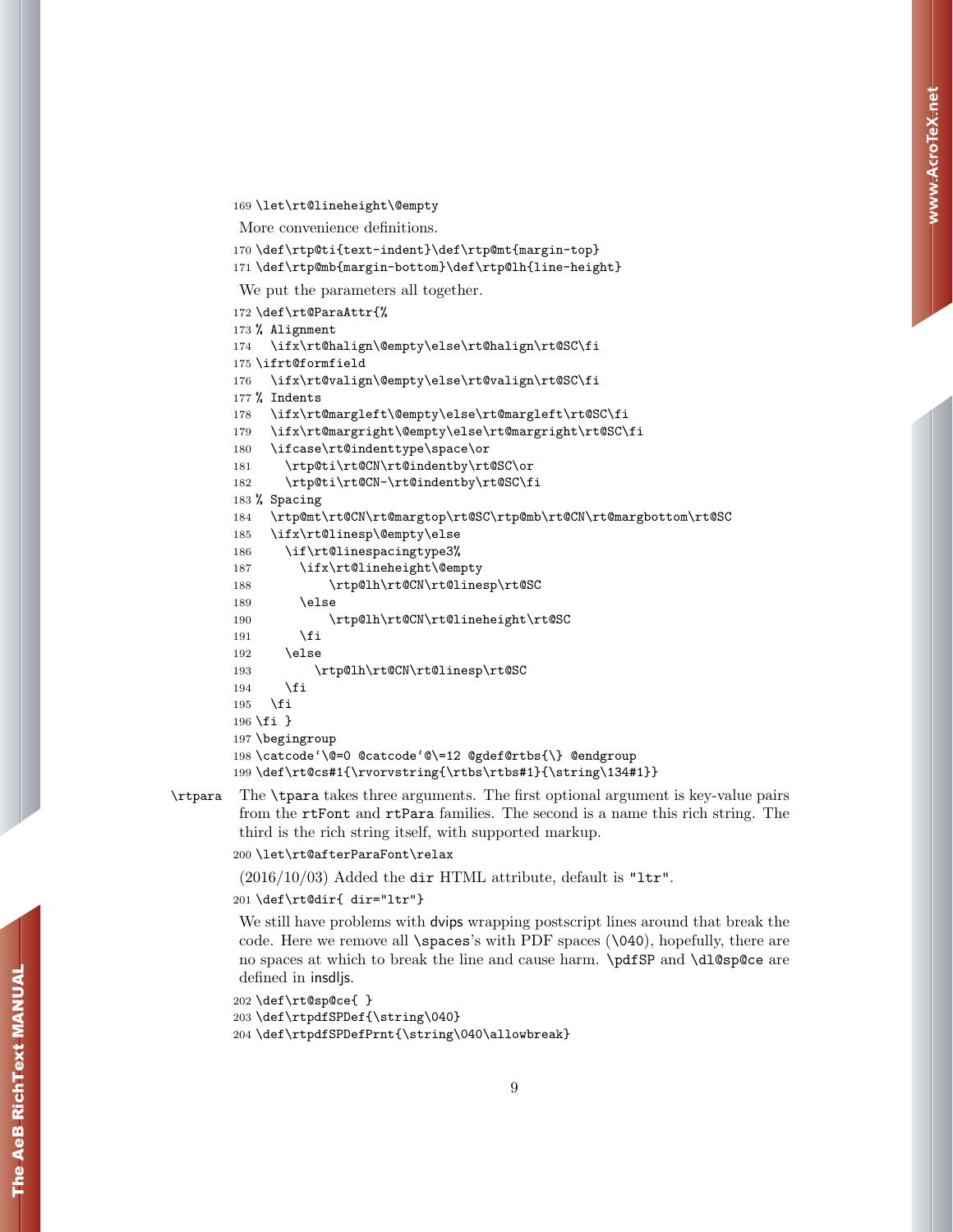```
205 \bgroup\obeyspaces
206 \gdef\makePDFSp{\global\let =\pdfSP}%
207 \gdef\makeTeXSp{\global\let =\rt@sp@ce}%
208 \gdef\makeTeXSpPrnt{\global\let =\rtpdfSPDefPrnt}%
209 \egroup
```
Again, there are problems with EOL that disrupts RV key. Here, we define \insertPDFSp@tEOL to insert a PDF space (\040) at the end of the line. Seems to work.

```
210 \bgroup\catcode'\^^M=\active%
211 \gdef\insertPDFSp@tEOL{%
212 \catcode'\^^M=\active%
213 \let^^M\rtpdfSPDef%
214 \endlinechar='\^^M}%
```
215 \egroup

```
216 \newcommand\rtpara[2][]{\begingroup
```
217 \setkeys{rtPara,rtFont}{#1}\rt@afterParaFont

```
218 \edef\rt@Para@ttr{\rt@ParaAttr\rt@StyleAttr}%
```
- 219 \global\let\rt@RichText\@empty
- 220 \global\let\rt@PlainText\@empty

```
221 \def\rt@ctrlName{#2}%
```
Before taking the next parameter, we'll make some special definitions.

```
222 \def\{{\string\{}\def\}{\string\}}%
```

```
223 \def\1{\string\1}\def\2{\string\2}\def\3{\string\3}%
```

```
224 \@makeother\$\@makeother\#\@makeother\^\@makeother\_\@makeother\~%
```

```
225 \@makeother\&\def\&{\rvorvstring{\string&}{\string&}}% req
```

```
226 \@makeother\<\def\<{\rvorvstring{\string&lt;}{\string<}}% req
```

```
227 \@makeother\>\def\>{\rvorvstring{\string>}{\string>}}%
```

```
228 \@makeother\'\def\'{\rvorvstring{\string'}{\string'}}%
```

```
229 \@makeother\"\def\"{\rvorvstring{\string"}{\string"}}%
```

```
230 \let\cs\rt@cs
```

```
231 \rtpara@cont}
```
\rtpara continues with \rtpara@cont. For pdfmarkup, we make special definitions that are not needed otherwise. \makePDFSp makes the space character into \040, \insertPDFSp@tEOS insert \040 at the end of each line.

```
232 \def\rtpara@cont{\ifpdfmarkup
```

```
233 \makePDFSp\obeyspaces\insertPDFSp@tEOL\fi
```

```
234 \@ifnextchar\bgroup\rtpara@cont@i{\expandafter
```

```
235 \rtpara@cont@i\@gobble}}
```
Now we take the last parameter, which is the rich text markup.

```
236 \def\rtpara@cont@i#1{%
```

```
237 \let\sup\rt@sup\let\sub\rt@sub
```

```
238 \let\br\rt@br\let\bf\rt@bf\let\it\rt@it
```

```
239 \let\spc\rt@spc
```

```
240 \let\span\rt@remove@span
```
241 \@rvstringfalse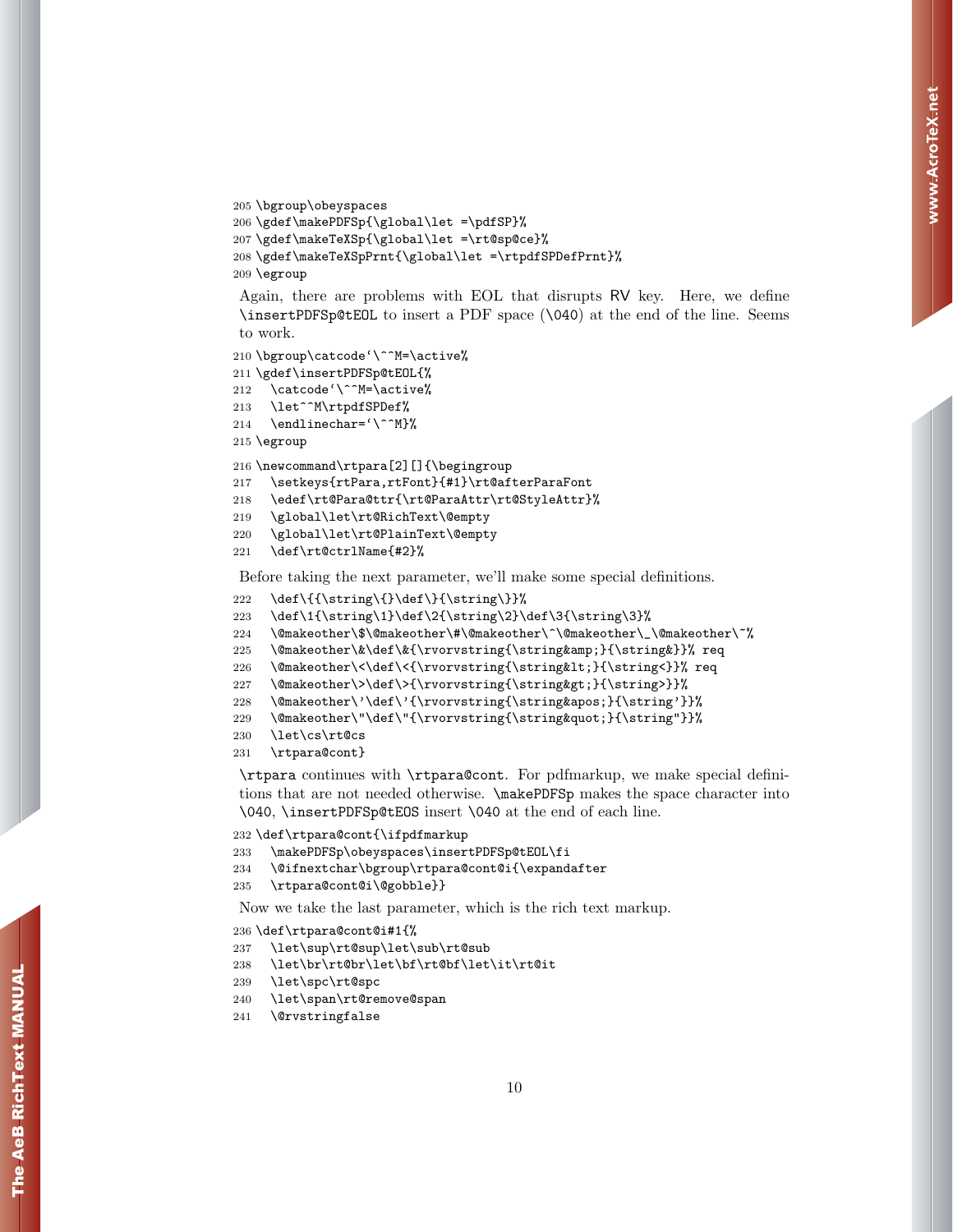Inserting a space at the beginning of plain text does no harm, but has benefits; it betters matches the plain text with the rich context better.

```
242 \edef\x{#1}\expandafter\@AddToPlainText\expandafter{\x}%
```

```
243 \let\span\relax
```

```
244 \@rvstringtrue
```

```
245 \rtpara@i#1\span!;\endgroup}
```
Step 1: \rtpara comes here.

```
246 \def\rtpara@i#1\span#2;{\def\argii{#2}%
247 \@AddToRichText{#1}%
248 \ifx\argii\rt@excl
249 \rt@csarg\xdef{\rt@ctrlName-ri}%
250 {%
251 <p\rt@dir\ifx\rt@Para@ttr\@empty\else\space
252 style="\rt@Para@ttr"\fi>\rt@RichText</p>%
253 }%
254 \rt@csarg\xdef{\rt@ctrlName-pl}{\rt@PlainText}%
255 \let\rt@next\relax
256 \else
257 \def\rt@next{\rtpara@ii#2;}%
258 \fi
259 \rt@next}
```
Step 2: \rtpara@i comes here.

```
260 \def\rtpara@ii#1#2#3;{\def\argii{#2}%
261 \ifx\argii\rt@excl
262 \let\rt@next\relax
263 \else
264 \let\span\rt@span
265 \let\br\rt@br\let\bf\rt@bf\let\it\rt@it
We have encountered \span{\langle argi \rangle} argii>} and we expand it appropriately.
266 \@rvstringtrue
267 \span{#1}{#2}\edef\rt@tmp{\noexpand
```

```
268 \@AddToRichText{\x}}\rt@tmp
269 \rt@csarg\xdef{\rt@ctrlName-ri}%
270 {%
271 <p\rt@dir\ifx\rt@Para@ttr\@empty\else\space
272 style="\rt@Para@ttr"\fi>\rt@RichText</p>%
273 }%
274 \rt@csarg\xdef{\rt@ctrlName-pl}{\rt@PlainText}%
275 \let\span\relax
276 \def\rt@next{\rtpara@i#3;}%
277 \fi\rt@next}
```
skipline There is a special definition for skipline, skipline is used between paragraphs to add a blank line between paragraphs.

```
278\rt@csarg\def{par-ri}{}\rt@csarg\def{par-pl}{\string\r}
279 \rt@csarg\def{skipline-ri}%
280 {<p><span style="xfa-spacerun:yes">\rt@amp
281 \rt@hashtag160;</span></p>}
```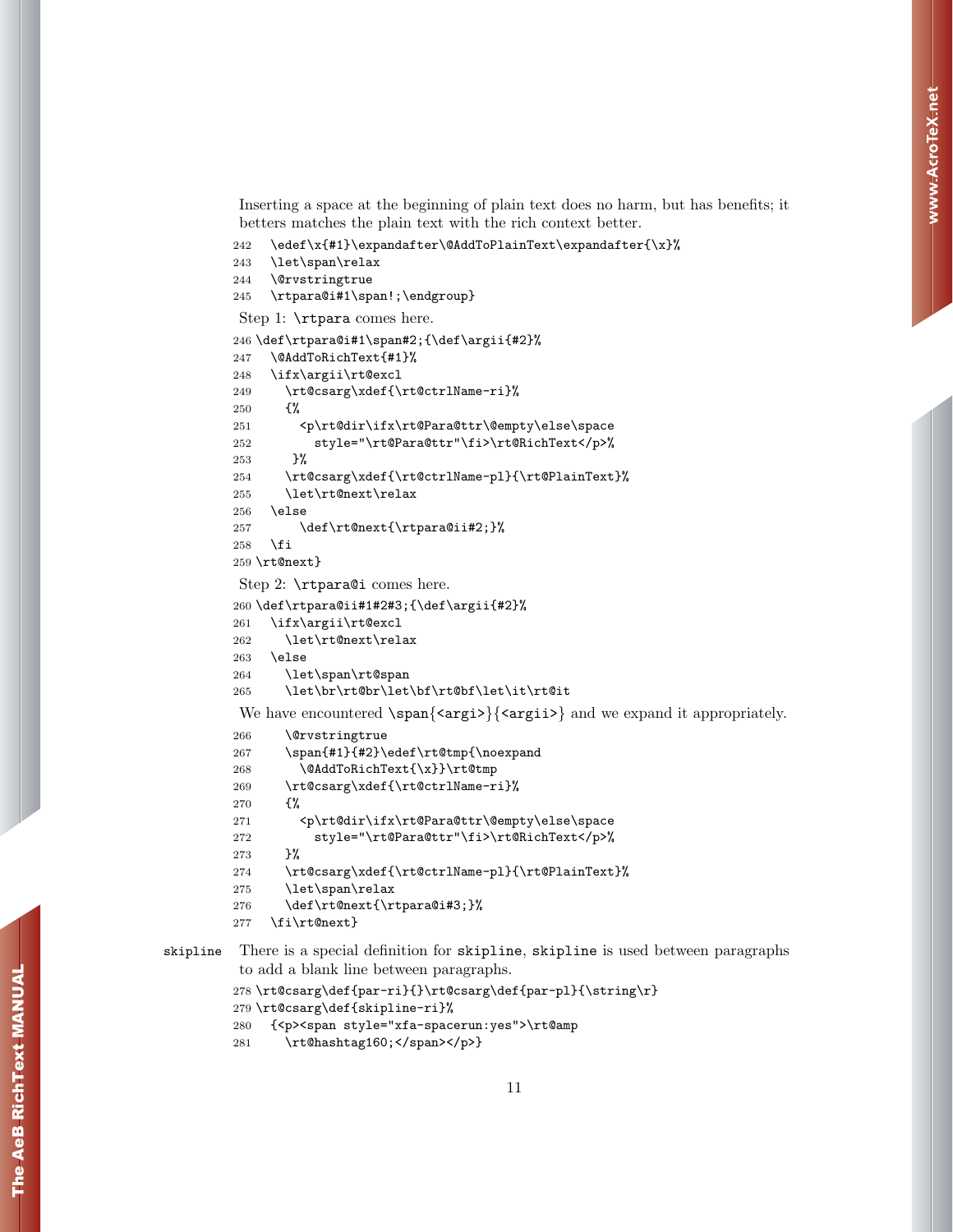```
282 \rt@csarg\def{skipline-pl}{\string\r\space}
283 \def\rt@skipline{skipline}
284 \rt@csarg\def{br-ri}{}\rt@csarg\def{br-pl}{\string\r}
```
## <span id="page-11-0"></span>4 Documentation for the DS key

The DS key sets the default style. According to the JavaScript API for Acrobat reference, the default style supports alignment, textFont, (font family, font style, font weight), textColor, and textSize

```
/DSfont: Helvetica,sans-serif 12.0pt;text-align:left;color:#000000
                    f=this.getField"RichText"
                    style=f.defaultStyle;
                    style.fontFamily;
                    style.fontStyle;
                    style.fontWeight;
                    style.textFont;
                    style.alignment;
                    style.textColor;
                    style.textSize;
                285 \def\rt@DSAttr{\ifx\rf@font\@empty\else\rf@font\rt@SC\fi
                286 \ifx\rf@size\@empty\else\rf@size\rt@SC\fi
                287 \ifx\rf@raise\@empty\else\rf@raise\rt@SC\fi
                288 \ifx\rf@ul\@empty\ifx\rfS@strikeit\@empty\else
                289 \rt@td\rt@CN\rfS@strikeit\rt@SC\fi
                290 \else\rt@td\rt@CN\rf@ul\ifx\rfS@strikeit\@empty\else\space
                291 \rfS@strikeit\fi\rt@SC\fi
                292 \ifx\rfS@bold\@empty\else\rt@fw\rt@CN\rfS@bold\rt@SC\fi
                293 \ifx\rfS@italic\@empty\else\rt@fs\rt@CN\rfS@italic\rt@SC\fi
                294 \ifx\rf@color\@empty\else\rf@color\rt@SC\fi}
  \useDefaultDS A fixed definition for default DS.
                295 \newcommand\useDefaultDS{font-family:Helvetica,sans-serif;%
                296 font-size:12.0pt;font-style:normal;font-weight:normal;%
                297 text-align:left;color:\rt@hashtag000000}
\setDefaultStyle \setDefaultStyle{myDS}{font=Arial,...,color=ff0000}
                298 \newcommand{\setDefaultStyle}[2]{\begingroup
                299 \edef\x{\noexpand\setkeys{rtFont}{#2}}\x
                300 \edef\x{\noexpand\setkeys{rtFontStyle}{\rf@style}}\x
                301 \ifx\rf@ul\@empty\else
                302 \let\rt@ul\@empty\PackageWarning{richtext}{%
                303 The ul key is not supported within\MessageBreak
                304 \string\setDefaultStyle. Ignoring it}\fi
                305 \ifx\rf@raise\@empty\else
                306 \let\rt@raise\@empty\PackageWarning{richtext}{%
                307 The raise key is not supported within\MessageBreak
```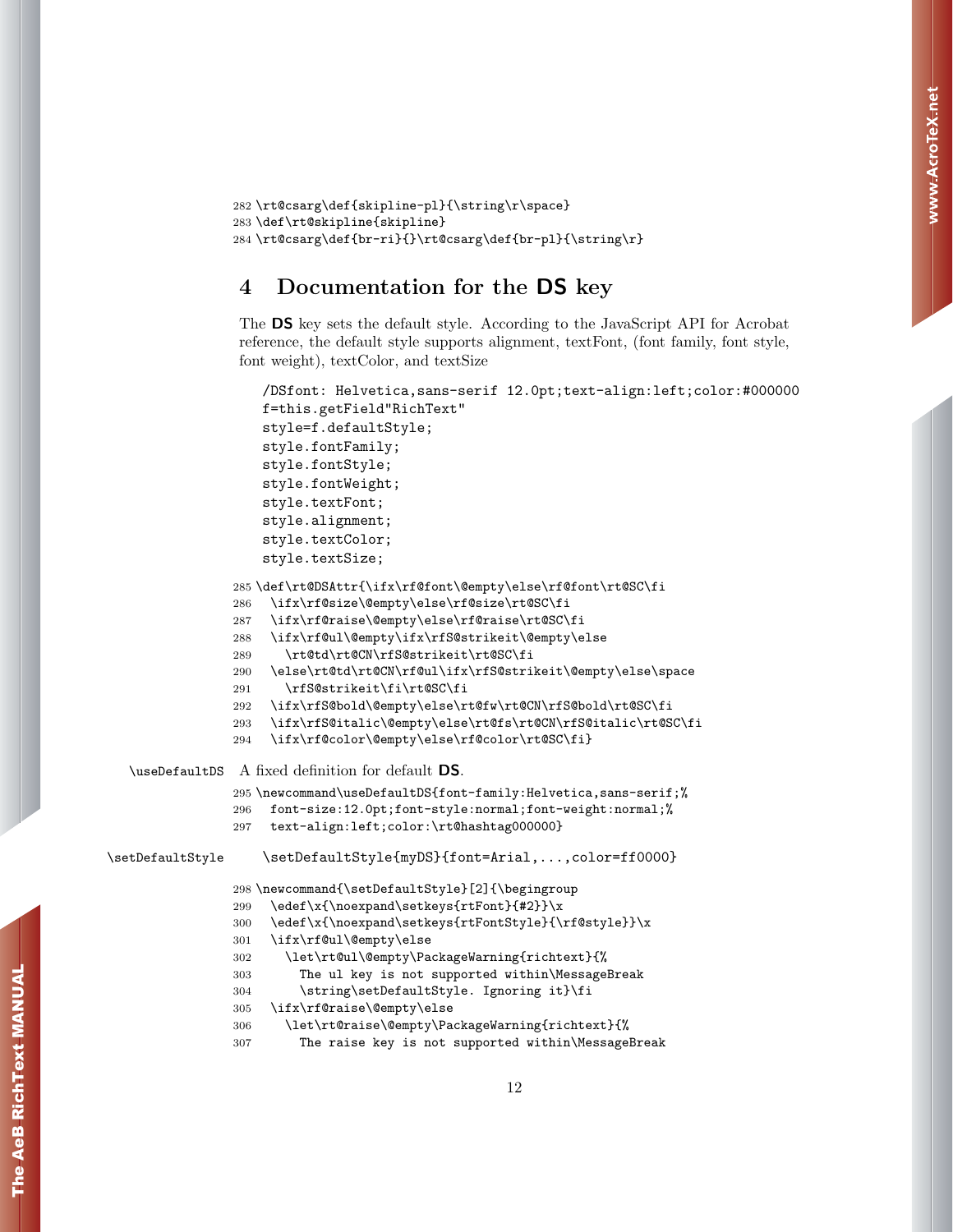```
308 \string\setDefaultStyle. Ignoring it}\fi
309 \ifx\rt@url\@empty\else\let\rf@url\@empty
310 \PackageWarning{richtext}{%
311 The url key is not supported within\MessageBreak
312 \string\setDefaultStyle. Ignoring it}\fi
Fill in any missing essential attributes.
313 \ifx\rf@font\@empty
314 \def\rf@font{font-family:Helvetica,sans-serif}\fi
315 \ifx\rf@size\@empty\def\rf@size{font-size:\rf@size@pt}\fi
316 \ifx\rf@color\@empty\def\rf@color{color:\rt@hashtag000000}\fi
317 \rt@csarg\xdef{#1-DS}{\rt@DSAttr}%
318 \endgroup}
```

```
\useDS \useDS{<name>}
```

```
319 \newcommand{\useDS}[1]{\@nameuse{#1-DS}}
```
## <span id="page-12-0"></span>5 Passing the rich content to RV and V

```
\setRVVContent \setRVVContent{{name_1}{name_1}...{name_k}} or \setRVVContent{name}
```

```
320 \newif\ifrt@firsttok \rt@firsttoktrue
```

```
321 \newif\ifrt@itsskipline \rt@itsskiplinefalse
```
\rt@addtoRVV is a convenience internal command to add the name #1 both to \toks0, which holds the RV string, and to \toks2, which holds the V string.

```
322 \def\rt@addtoRVV#1{%
```

```
323 \toks4={\useRV{#1}}\edef\rt@tmpRV{\the\toks0\the\toks4}%
```

```
324 \toks4={\useV{#1}}\edef\rt@tmpV{\the\toks2\the\toks4}%
```

```
325 \toks0=\expandafter{\rt@tmpRV}\toks2=\expandafter{\rt@tmpV}%
326 }
```
We begin \setRVVContent

```
327 \def\rt@testifbgroup{\@ifnextchar\bgroup
```

```
328 {\let\rt@nultiargs=1\rt@gobbletonil}
```

```
329 {\let\rt@nultiargs=0\rt@gobbletonil}}
```

```
330 \newcommand{\setRVVContent}[2]{\begingroup
```

```
331 \rt@firsttoktrue \rt@itsskiplinefalse
```

```
332 \rt@testifbgroup#2\@nil
```

```
333 \def\contName{#1}\toks0={}\toks2={}\toks4={}%
```

```
334 \if\rt@nultiargs1\def\rt@next{\setRVVContent@i#2;}\else
```

```
335 \def\rt@next{\setRVVContent@i{#2};}\fi\rt@next}
```

```
336 \def\setRVVContent@i#1{\def\rt@argi{#1}%
```

```
337 \ifx\rt@argi\rt@SC
```
If a semi-colon ( $\text{tr@SC}$ ), we are finished. Make the definitions for **RV** and **V**, and exit.

```
338 \rt@csarg\xdef{\contName-vcont}{\the\toks0}%
```

```
339 \rt@csarg\xdef{\contName-pcont}{\the\toks2}%
```

```
340 \let\rt@next\endgroup
```

```
341 \else
```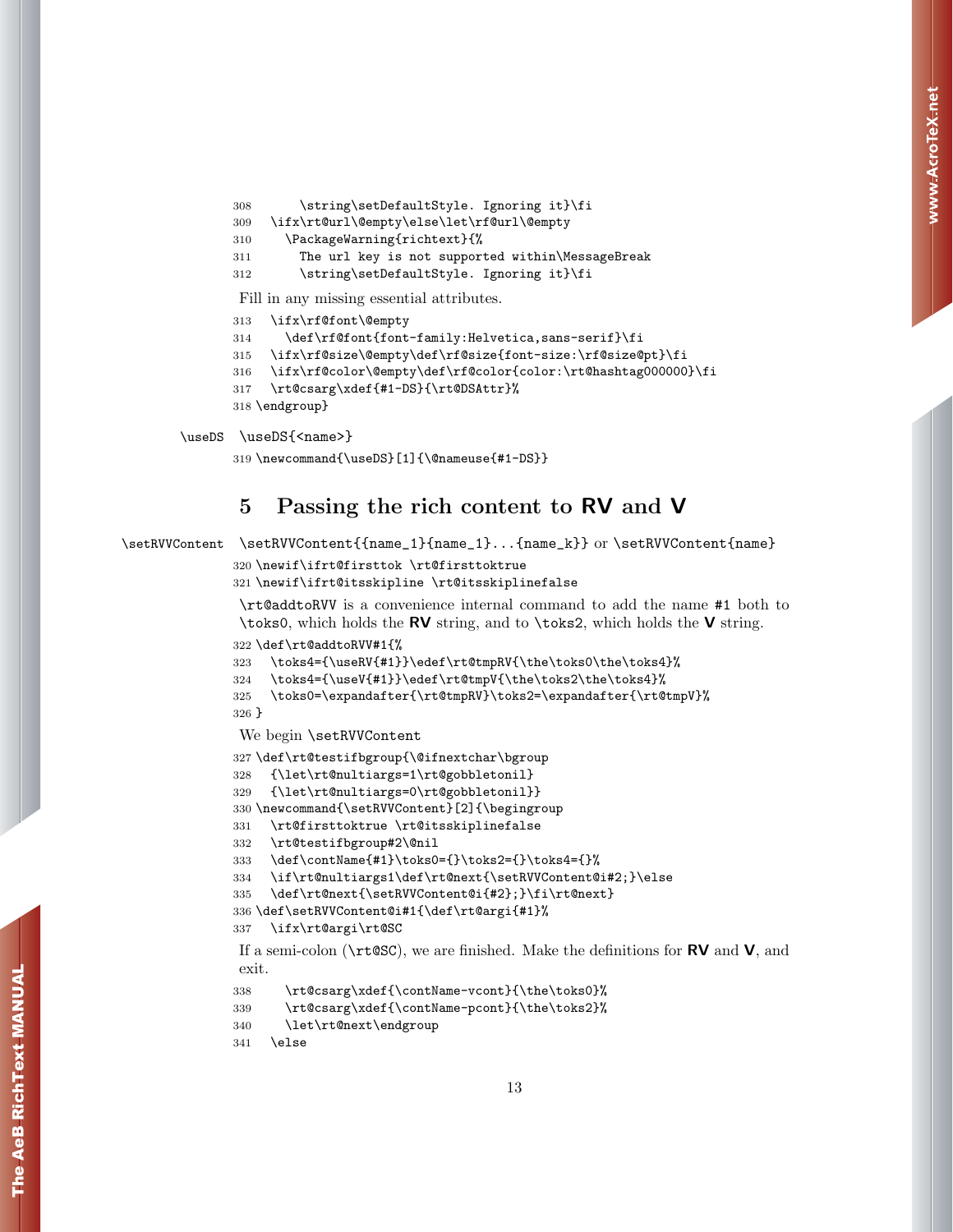See if the current argument has been declared earlier by \rtpara. If not, we issue a warning and ignore it.

| 342 | \expandafter\ifx\csname #1-ri\endcsname\relax |
|-----|-----------------------------------------------|
| 343 | \PackageWarning{richtext}                     |
| 344 | {The name '#1' is not declared, \MessageBreak |
| 345 | will ignore it. Check the spelling}%          |
| 346 | \def\rt@next{\setRVVContent@i}%               |
| 347 | \else                                         |

We want to automatically induce par between non-lineskip tokens. The automatic par goes in prior to the token, so we first skip the first token.

348 \ifrt@firsttok\rt@firsttokfalse\else

Not the first token, see if it is a skipline, if yes, register it as a skip line for the next token.

```
349 \ifx\rt@argi\rt@skipline
350 \rt@itsskiplinetrue
351 \else
```
If the previous token was a skipline, we don't induce a par.

```
352 \ifrt@itsskipline
353 \rt@addtoRVV{br}\rt@itsskiplinefalse
354 \else
```
Finally, if this is not a skipline, and the previous token is not a skipline, we induce a par.

```
355 \rt@addtoRVV{par}%
356 \fi
357 \overrightarrow{fi}358 \fi
359 \rt@addtoRVV{#1}%
360 \def\rt@next{\setRVVContent@i}%
361 \fi
362 \fi\rt@next
363 }
```
 $\text{WCS}$  \useRVContent{ $\langle name \rangle$ } Used to combine several paragraphs  $(\text{RV})$ 

```
364 \def\useRVContent#1{\@nameuse{#1-vcont}}
```
 $\text{VuseVContent} \{ \text{name} \}$  Used to combine several paragraphs (V) 365 \def\useVContent#1{\@nameuse{#1-pcont}}

## <span id="page-13-0"></span>6 Typesetting rich text mark up

It may be case that an author may want to display the underlying rich text markup and typeset it into the document for inspection and discussion. For this purpose, we offer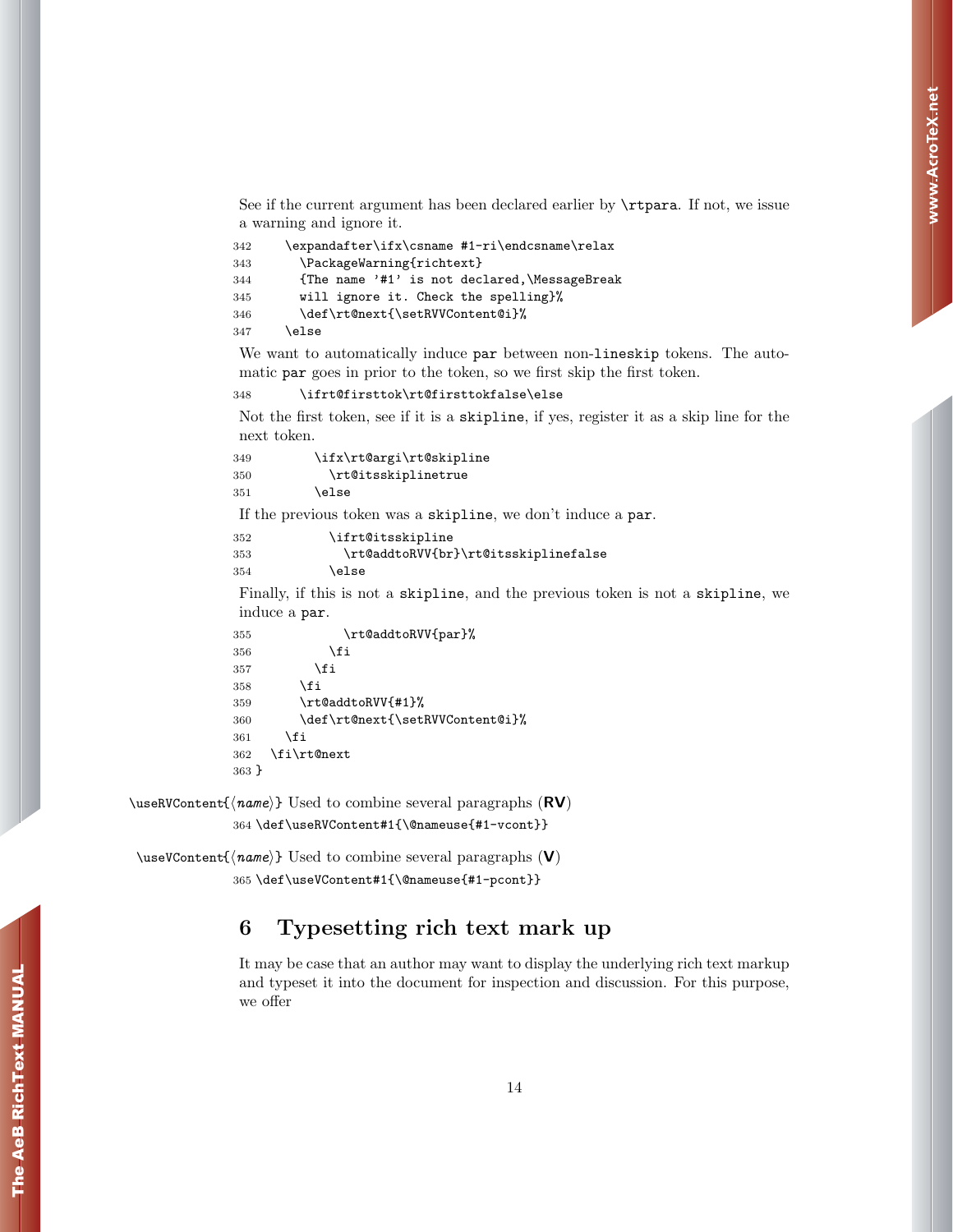displayRtPara $\{name\}$  Place an \rtpara command within and get a readout of RV and with \displayRV{ $\langle name \rangle$ } and \displayV{ $\langle name \rangle$ }.

\newenvironment{displayRtPara}[1]{%

\gdef\displayRtParaName{#1}\let\rtpdfSPDef\rt@sp@ce

\let\makePDFSp\makeTeXSp\let\rt@spc\rt@sp@ce

\def\rt@SC{;\allowbreak}\def\rt@CN{:\allowbreak}%

}{%

\rt@csarg\xdef{displayRV\displayRtParaName}%

- {\useRV{\displayRtParaName}}
- \rt@csarg\xdef{displayV\displayRtParaName}%
- {\useV{\displayRtParaName}}

}

displayRtPara\*{ $\langle name \rangle$ } Place an \rtpara command within and get a readout of RV and with \displayRV{ $\langle name \rangle$ } and \displayV{ $\langle name \rangle$ }. In this version, spaces are displayed as \040, designed for the dvips -> distiller workflow. Prints the same result for all other workflows as displayRtPara.

```
376 \newenvironment{displayRtPara*}[1]{%
377 \gdef\displayRtParaName{#1}\let\rtpdfSPDef\rtpdfSPDefPrnt
378 \let\makePDFSp\makeTeXSpPrnt\let\rt@spc\rtpdfSPDefPrnt
379 \def\rt@SC{;\allowbreak}\def\rt@CN{:\allowbreak}%
380 }{%
381 \rt@csarg\xdef{displayRV\displayRtParaName}%
382 {\useRV{\displayRtParaName}}
383 \rt@csarg\xdef{displayV\displayRtParaName}%
384 {\useV{\displayRtParaName}}
385 }
```
 $\displaystyle \delta \times \sigma$  displayRV{ $\langle \text{name} \rangle$ } displays the RV entry as defined by a  $\langle \text{name} \rangle$ . \displayV Similarly, \displayV{ $\langle name \rangle$ } displays the **V** entry

> \def\displayRV#1{\csname displayRV#1\endcsname} \def\displayV#1{\csname displayV#1\endcsname}

388  $\langle$ /package $\rangle$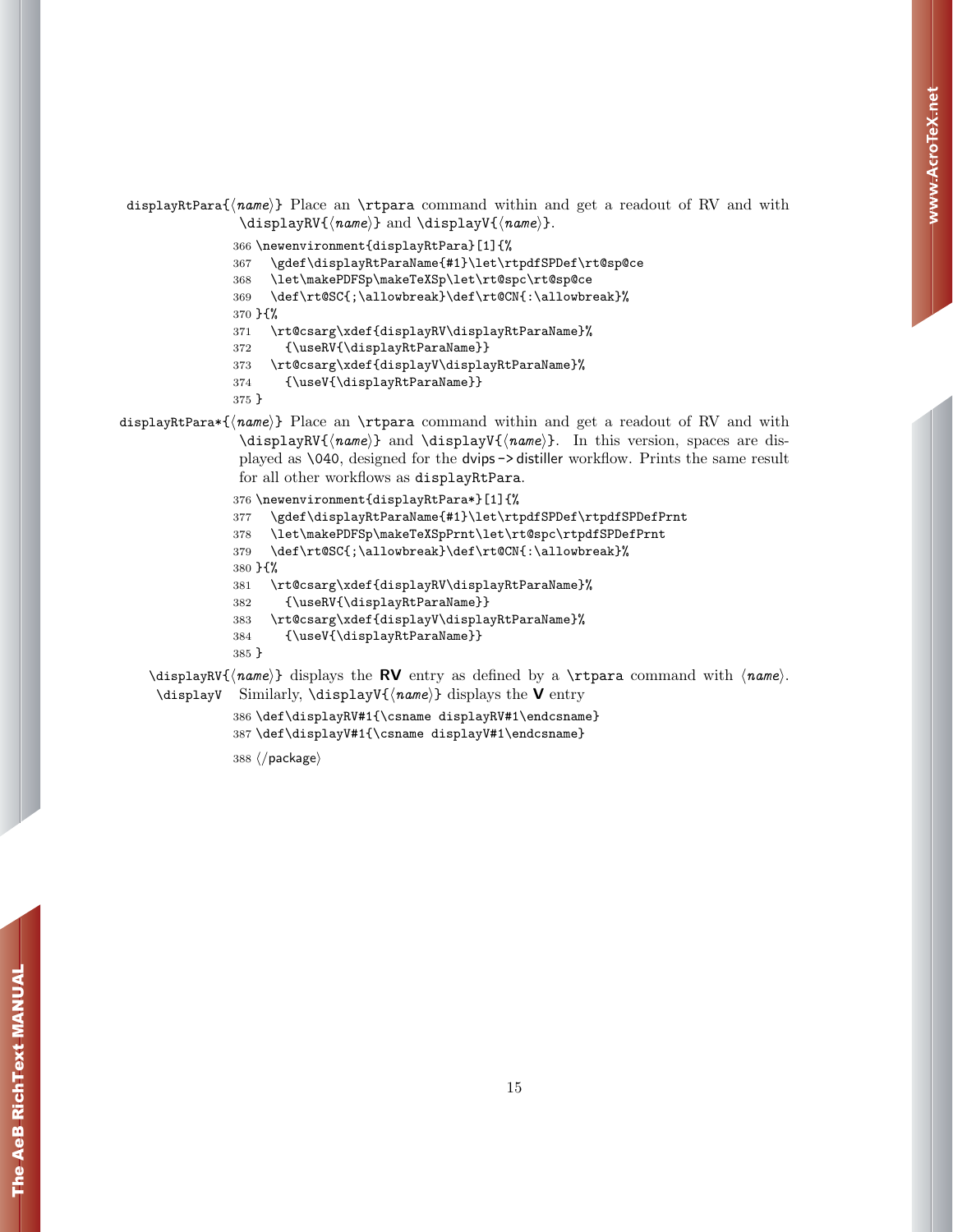## <span id="page-15-0"></span>7 Index

Numbers written in italic refer to the page where the corresponding entry is described; numbers underlined refer to the code line of the definition; numbers in roman refer to the code lines where the entry is used.

| Symbols                                                                                                          | displayRtPara*<br>-15                                                                                          |
|------------------------------------------------------------------------------------------------------------------|----------------------------------------------------------------------------------------------------------------|
| $\setminus$ #  41, 219                                                                                           | $\eqref{eq:RV@Body} \ldots \ldots \ldots \ldots \ldots \ldots \ldots \ldots \ldots \ldots \ldots \ldots$       |
|                                                                                                                  |                                                                                                                |
| \&                                                                                                               |                                                                                                                |
| $\backslash$ =                                                                                                   | F                                                                                                              |
| $\Delta$ ToPlainText  75, 237                                                                                    | font (key) $\ldots \ldots \ldots \ldots \ldots \ldots \ldots \ldots \ldots \ldots$                             |
| $\texttt{QAddToRichardText}$ 74, 242, 263                                                                        |                                                                                                                |
| $\qquad$                                                                                                         | G                                                                                                              |
|                                                                                                                  |                                                                                                                |
| $\{\mathsf{Qmakeother}\,\,\ldots\,\,\ldots\,\,\ldots\,\,\ldots\,\,\ldots\,\,\,\,41,\,219\text{--}224\}$          |                                                                                                                |
| $\text{Vervstringfalse}$ 80, 236                                                                                 | Н                                                                                                              |
| $\sqrt{c}$ rvstringtrue  239, 261                                                                                |                                                                                                                |
|                                                                                                                  |                                                                                                                |
| \{                                                                                                               |                                                                                                                |
| Æ                                                                                                                | T                                                                                                              |
| \^                                                                                                               | $\left\{\text{irvstring}\ldots\ldots\ldots\ldots\ldots\ldots\quad80,\,81\right\}$                              |
| $\lambda_{-}$                                                                                                    | $\left\{ \text{ right } \dots \dots \dots \dots \dots \dots \dots \dots \dots \dots \right\}$                  |
| ∖∼                                                                                                               | $\left\{\text{infpdfmarkup} \dots \dots \dots \dots \dots \dots \dots \dots \dots \right\}$                    |
|                                                                                                                  | $\left\{\text{ifrt}$ Gfirsttok  315, 343                                                                       |
| A                                                                                                                | $\ifft@formfield$ 3, 99, 170                                                                                   |
|                                                                                                                  | $\it \iint@itsskipline \dots \dots \dots \dots \dots \ 316, 347$                                               |
|                                                                                                                  |                                                                                                                |
|                                                                                                                  | $\iff$ 115, 120                                                                                                |
|                                                                                                                  | $\{ \text{if xetex } \dots \dots \dots \dots \dots \dots \dots \quad 2, 6, 7 \}$                               |
| B                                                                                                                |                                                                                                                |
| $\ldots \ldots \ldots \ldots \ldots \ldots \ldots \ldots \ldots \ldots \ldots \quad 6, 233, 260$<br>$\bf \delta$ | $\texttt{indepthy (key)} \dots \dots \dots \dots \dots \dots \dots \dots \dots$                                |
|                                                                                                                  | $\{insertPDFSp@tEOL$ 206, 228                                                                                  |
| $\bra{b}$                                                                                                        | \it $6, 233, 260$                                                                                              |
|                                                                                                                  |                                                                                                                |
| C                                                                                                                |                                                                                                                |
| color (key) $\ldots \ldots \ldots \ldots \ldots \ldots \ldots \ldots \ldots \ldots$                              | K                                                                                                              |
| $\{\text{contName } \dots \dots \dots \dots \dots \ 328, 333, 334\}$                                             | keys:                                                                                                          |
| D                                                                                                                |                                                                                                                |
| \define@choicekey  27, 53, 55, 123, 132, 142, 151                                                                | $\frac{1}{4}$                                                                                                  |
| displayRtPara (environment) $\ldots \ldots \ldots \ldots \ldots$                                                 | 3                                                                                                              |
| displayRtPara* (environment)<br>15                                                                               | 7                                                                                                              |
| \displayRtParaName  362, 366-369, 372, 376-379                                                                   | 8<br>$indent \quad \ldots \ldots \ldots \ldots \ldots \ldots \ldots \ldots \ldots \ldots \ldots \ldots \ldots$ |
| $\displaystyle \frac{15,381}$                                                                                    | $indepth$ $y \dots \dots \dots \dots \dots \dots \dots \dots \dots$<br>8                                       |
| $\displaystyle\bigcup\limits_{15,382}$                                                                           | italic<br>$\frac{1}{4}$                                                                                        |
|                                                                                                                  | 8                                                                                                              |
| E                                                                                                                | 8<br>$linespace \dots \dots \dots \dots \dots \dots \dots \dots \dots \dots \dots \dots$                       |
| $\qquad \qquad \texttt{42, 204, 210}$                                                                            | 8                                                                                                              |
|                                                                                                                  | margleft<br>8                                                                                                  |
| environments:                                                                                                    | 8                                                                                                              |

margtop  $\ldots \ldots \ldots \ldots \ldots \ldots \ldots \ldots \ldots \ldots \quad 8$ 

displayRtPara  $\ldots \ldots \ldots \ldots \ldots \ldots \ldots \ldots$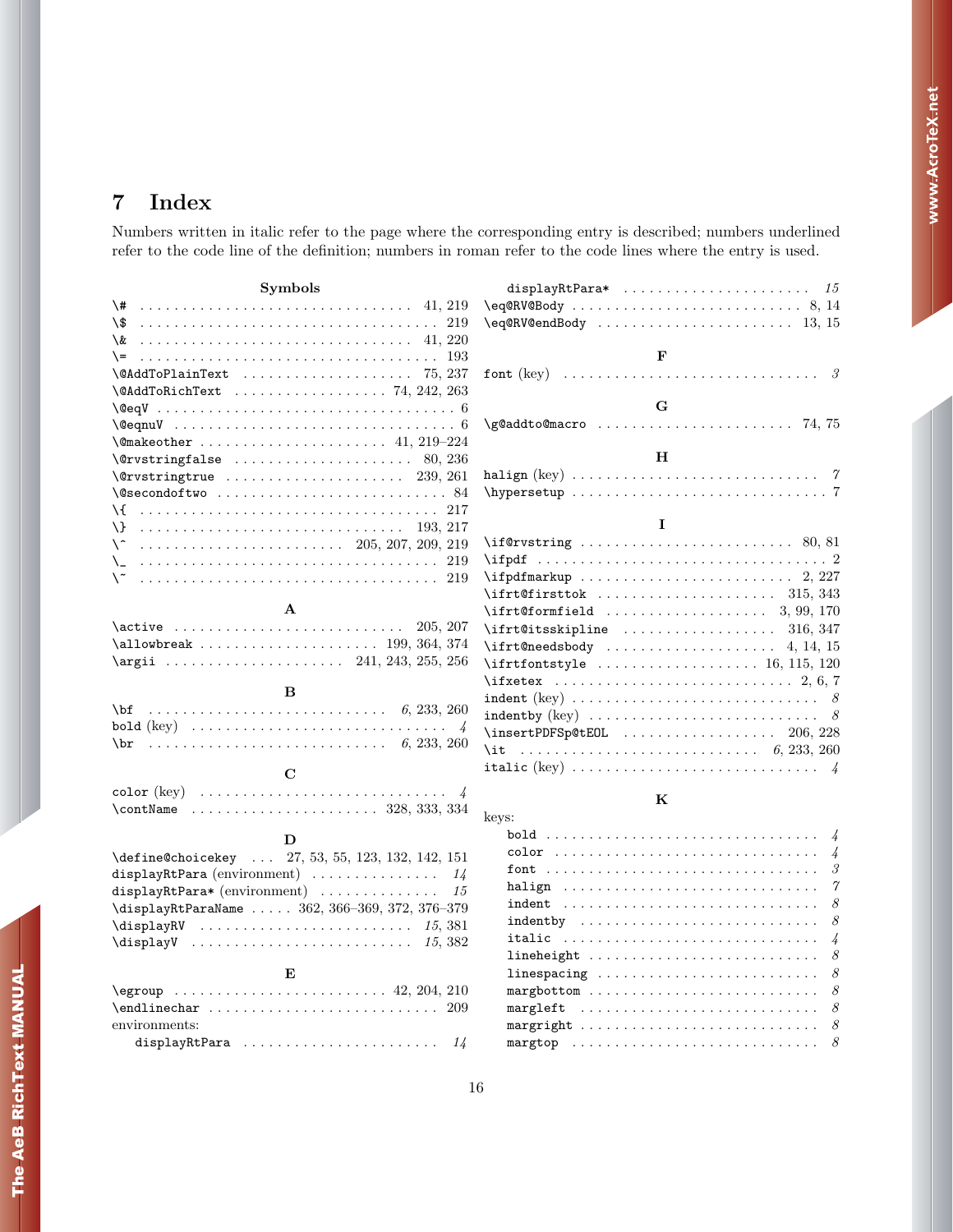| skipline $11$                                                                        |  |
|--------------------------------------------------------------------------------------|--|
|                                                                                      |  |
| style $\ldots \ldots \ldots \ldots \ldots \ldots \ldots \ldots \ldots \ldots$        |  |
| ulstyle $\ldots \ldots \ldots \ldots \ldots \ldots \ldots \ldots \ldots \quad \beta$ |  |
|                                                                                      |  |
|                                                                                      |  |
|                                                                                      |  |

## L

| $\verb linespacing (key)   \dots \dots \dots \dots \dots \dots \dots \dots \, 8$ |  |  |  |  |  |  |  |  |  |  |  |  |  |
|----------------------------------------------------------------------------------|--|--|--|--|--|--|--|--|--|--|--|--|--|

## M

| $\{\text{makePDFSp} \dots \dots \dots \dots \ 201, 228, 363, 373\}$         |  |
|-----------------------------------------------------------------------------|--|
| $\{\text{makeTeVSp} \dots \dots \dots \dots \dots \dots \ 202, 363\}$       |  |
| $\{\text{makeTeXSpPrnt} \dots \dots \dots \dots \dots \ 203, 373\}$         |  |
|                                                                             |  |
| margleft (key) $\ldots \ldots \ldots \ldots \ldots \ldots \ldots \ldots$ 8  |  |
| margright (key) $\ldots \ldots \ldots \ldots \ldots \ldots \ldots \ldots$ 8 |  |
|                                                                             |  |

## O

 $\verb+\obeyspaces + \verb+\++\cdots + \verb+\++\cdots + \verb+\+200, 228$ 

## P

| \PackageWarning  297, 301, 305, 338 |  |  |  |  |  |  |  |  |  |  |  |  |  |
|-------------------------------------|--|--|--|--|--|--|--|--|--|--|--|--|--|
| $\qquad$                            |  |  |  |  |  |  |  |  |  |  |  |  |  |
| $\qquad$                            |  |  |  |  |  |  |  |  |  |  |  |  |  |
| $\qquad \qquad \qquad \qquad 201$   |  |  |  |  |  |  |  |  |  |  |  |  |  |
| $\gamma$ . $\beta$ , 13             |  |  |  |  |  |  |  |  |  |  |  |  |  |

## R

| raise (key) $\ldots \ldots \ldots \ldots \ldots \ldots \ldots \ldots \ldots$                                                                                                                                                                                                                                                                                                                                                                                                                                                   |
|--------------------------------------------------------------------------------------------------------------------------------------------------------------------------------------------------------------------------------------------------------------------------------------------------------------------------------------------------------------------------------------------------------------------------------------------------------------------------------------------------------------------------------|
| raw (key) $\ldots \ldots \ldots \ldots \ldots \ldots \ldots \ldots \ldots \ldots \ldots$                                                                                                                                                                                                                                                                                                                                                                                                                                       |
| \RequirePackage  2                                                                                                                                                                                                                                                                                                                                                                                                                                                                                                             |
| $\text{TestRtFontKeywords} \dots \dots \dots \dots 5, 64, 73, 109$                                                                                                                                                                                                                                                                                                                                                                                                                                                             |
| $\rfloor$ (rf@color  44, 47, 48, 50, 67, 106, 289, 311                                                                                                                                                                                                                                                                                                                                                                                                                                                                         |
| $\mathbf{t} \ldots \ldots \ldots \quad 18, 19, 65, 97, 280, 308, 309$                                                                                                                                                                                                                                                                                                                                                                                                                                                          |
| $\mathcal{I}$ (rf@raise  25, 26, 66, 99, 282, 300                                                                                                                                                                                                                                                                                                                                                                                                                                                                              |
|                                                                                                                                                                                                                                                                                                                                                                                                                                                                                                                                |
| $\mathbf{x} \in \mathbb{Z} \setminus \mathbb{Z} \setminus \mathbb{Z} \setminus \mathbb{Z} \setminus \mathbb{Z} \setminus \mathbb{Z} \setminus \mathbb{Z} \setminus \mathbb{Z} \setminus \mathbb{Z} \setminus \mathbb{Z} \setminus \mathbb{Z} \setminus \mathbb{Z} \setminus \mathbb{Z} \setminus \mathbb{Z} \setminus \mathbb{Z} \setminus \mathbb{Z} \setminus \mathbb{Z} \setminus \mathbb{Z} \setminus \mathbb{Z} \setminus \mathbb{Z} \setminus \mathbb{Z} \setminus \mathbb{Z} \setminus \mathbb{Z} \setminus \mathbb{Z}$ |
|                                                                                                                                                                                                                                                                                                                                                                                                                                                                                                                                |
|                                                                                                                                                                                                                                                                                                                                                                                                                                                                                                                                |
|                                                                                                                                                                                                                                                                                                                                                                                                                                                                                                                                |
| $\rfloor$ 30-34, 66, 100, 102, 283, 285, 296                                                                                                                                                                                                                                                                                                                                                                                                                                                                                   |
|                                                                                                                                                                                                                                                                                                                                                                                                                                                                                                                                |
|                                                                                                                                                                                                                                                                                                                                                                                                                                                                                                                                |

| $\rffS@italic  \r  \r56, 59, 71, 105, 288$                                                                                                                                                                                                                                                                                                                  |
|-------------------------------------------------------------------------------------------------------------------------------------------------------------------------------------------------------------------------------------------------------------------------------------------------------------------------------------------------------------|
|                                                                                                                                                                                                                                                                                                                                                             |
| \rfS@strikeit  57, 59, 71, 100-103, 283-286                                                                                                                                                                                                                                                                                                                 |
| \rt@addtoRVV  317, 348, 350, 354                                                                                                                                                                                                                                                                                                                            |
| $\tau$ CafterFont  108, 110                                                                                                                                                                                                                                                                                                                                 |
|                                                                                                                                                                                                                                                                                                                                                             |
| $\tau$ Camp  42, 92, 275                                                                                                                                                                                                                                                                                                                                    |
| \rt@argi . 17, 20, 24, 38, 43, 51, 60, 62, 331, 332, 344                                                                                                                                                                                                                                                                                                    |
| $\mathcal{L}$ $\mathcal{L}$ $\mathcal{L}$ $\mathcal{L}$ $\mathcal{L}$ $\mathcal{L}$ $\mathcal{L}$ $\mathcal{L}$ $\mathcal{L}$ $\mathcal{L}$ $\mathcal{L}$ $\mathcal{L}$ $\mathcal{L}$ $\mathcal{L}$ $\mathcal{L}$ $\mathcal{L}$ $\mathcal{L}$ $\mathcal{L}$ $\mathcal{L}$ $\mathcal{L}$ $\mathcal{L}$ $\mathcal{L}$ $\mathcal{L}$ $\mathcal{L}$ $\mathcal{$ |
|                                                                                                                                                                                                                                                                                                                                                             |
|                                                                                                                                                                                                                                                                                                                                                             |
| $\rtt$ <sup>2</sup> CN 94, 101, 102, 104, 105, 176, 177,                                                                                                                                                                                                                                                                                                    |
|                                                                                                                                                                                                                                                                                                                                                             |
| 179, 183, 185, 188, 284, 285, 287, 288, 364, 374<br>$\lvert \cdot \rvert$ 194, 225                                                                                                                                                                                                                                                                          |
| $\mathcal{L}$ t $\mathcal{Q}$ csarg  77, 244, 249, 264, 269, 273,                                                                                                                                                                                                                                                                                           |
|                                                                                                                                                                                                                                                                                                                                                             |
| 274, 277, 279, 312, 333, 334, 366, 368, 376, 378                                                                                                                                                                                                                                                                                                            |
| \rt@ctrlName  216, 244, 249, 264, 269                                                                                                                                                                                                                                                                                                                       |
|                                                                                                                                                                                                                                                                                                                                                             |
|                                                                                                                                                                                                                                                                                                                                                             |
|                                                                                                                                                                                                                                                                                                                                                             |
|                                                                                                                                                                                                                                                                                                                                                             |
| $\mathcal{I}$ : $\mathcal{I}$ : $\mathcal{I}$ : $\mathcal{I}$ : $\mathcal{I}$ : $\mathcal{I}$ : $\mathcal{I}$ : $\mathcal{I}$ : $\mathcal{I}$ : $\mathcal{I}$ : $\mathcal{I}$ : $\mathcal{I}$ : $\mathcal{I}$ : $\mathcal{I}$ : $\mathcal{I}$ : $\mathcal{I}$ : $\mathcal{I}$ : $\mathcal{I}$ : $\mathcal{I}$ : $\mathcal{I}$ :                             |
| $\rtt@first$ toktrue  315, 326                                                                                                                                                                                                                                                                                                                              |
|                                                                                                                                                                                                                                                                                                                                                             |
|                                                                                                                                                                                                                                                                                                                                                             |
| $\rtile$ $(94, 104, 287)$                                                                                                                                                                                                                                                                                                                                   |
| $\mathcal{L}$ = 40, 323, 324                                                                                                                                                                                                                                                                                                                                |
| \rt@halign  126-129, 139, 169                                                                                                                                                                                                                                                                                                                               |
| \rt@hashtag  42, 48, 93, 276, 292, 311                                                                                                                                                                                                                                                                                                                      |
| $\lvert \tvert$ and $\lvert \tvert$ 145, 147, 176, 177                                                                                                                                                                                                                                                                                                      |
| $\lvert \tvert$ and $\lvert \tvert$ 143, 147, 175                                                                                                                                                                                                                                                                                                           |
|                                                                                                                                                                                                                                                                                                                                                             |
| $\lvert \$ $\lvert$ 316, 326, 348                                                                                                                                                                                                                                                                                                                           |
| $\lvert \texttt{Citsskipline} \ldots \ldots \ldots \ldots \rvert$ 345                                                                                                                                                                                                                                                                                       |
| \rt@lineheight  163, 164, 182, 185                                                                                                                                                                                                                                                                                                                          |
| \rt@linesp  155, 157, 159, 160, 162, 180, 183, 188                                                                                                                                                                                                                                                                                                          |
| $\mathcal{L}$ = 153, 162, 181                                                                                                                                                                                                                                                                                                                               |
|                                                                                                                                                                                                                                                                                                                                                             |
| $\rtimes$ rt@margleft  140, 146, 173                                                                                                                                                                                                                                                                                                                        |
| \rt@margright  141, 146, 174                                                                                                                                                                                                                                                                                                                                |
| \rt@margtop  148, 150, 179                                                                                                                                                                                                                                                                                                                                  |
|                                                                                                                                                                                                                                                                                                                                                             |
|                                                                                                                                                                                                                                                                                                                                                             |
| \rt@next                                                                                                                                                                                                                                                                                                                                                    |
| 254, 257, 271, 272, 329, 330, 335, 341, 355, 357                                                                                                                                                                                                                                                                                                            |
|                                                                                                                                                                                                                                                                                                                                                             |
| 37, 39, 46                                                                                                                                                                                                                                                                                                                                                  |
| \rt@Para@ttr  213, 246, 247, 266, 267                                                                                                                                                                                                                                                                                                                       |
| $\mathcal{L}$ = 167, 213                                                                                                                                                                                                                                                                                                                                    |
|                                                                                                                                                                                                                                                                                                                                                             |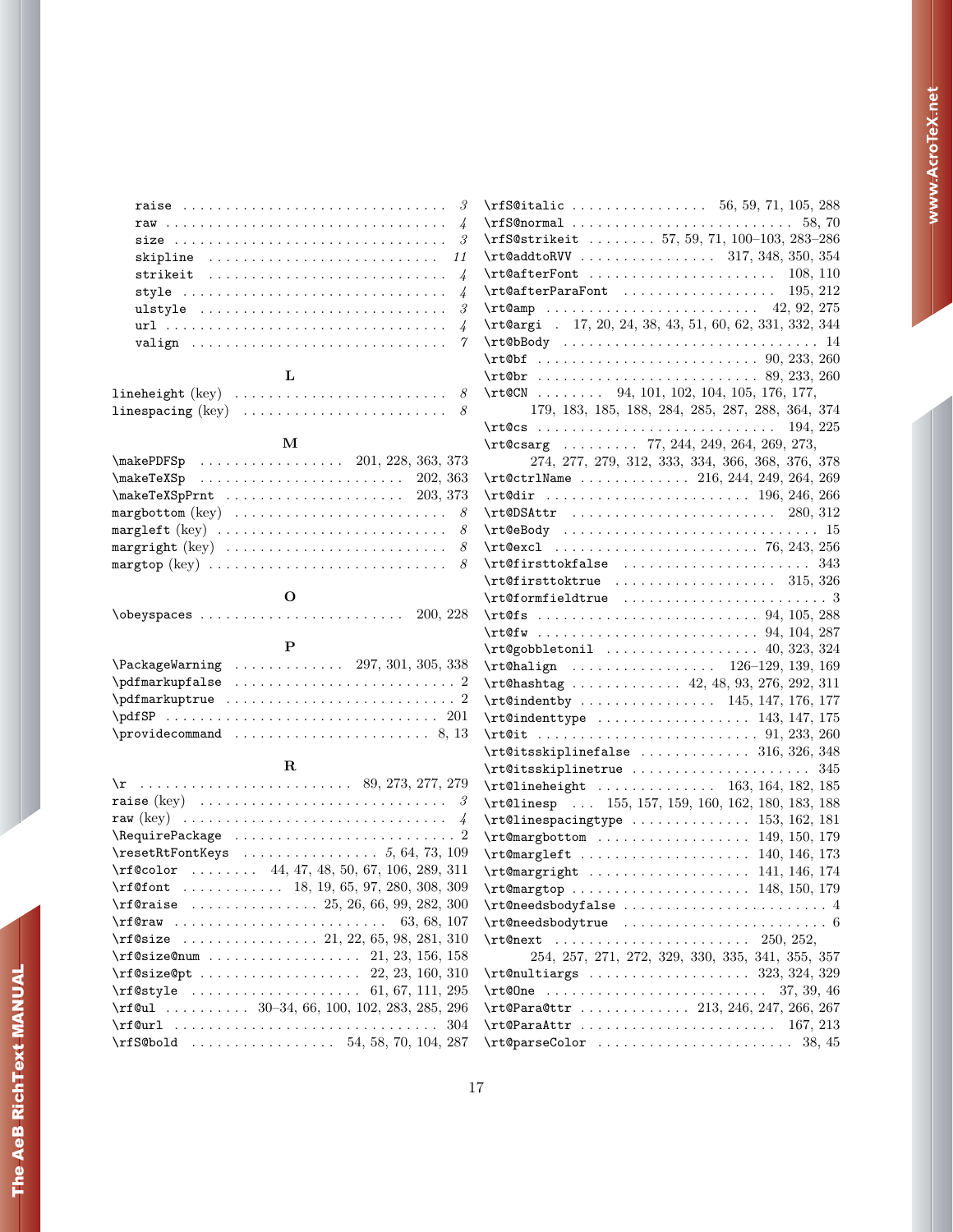| \rt@PlainText  75, 215, 249, 269                                                                                                                                                                                                                                                                                                                            |
|-------------------------------------------------------------------------------------------------------------------------------------------------------------------------------------------------------------------------------------------------------------------------------------------------------------------------------------------------------------|
|                                                                                                                                                                                                                                                                                                                                                             |
|                                                                                                                                                                                                                                                                                                                                                             |
| $\lvert \tvert$ and $\lvert \tvert$ and $\lvert \tvert$ are $\lvert \tvert$ and $\lvert \tvert$ are $\lvert \tvert$ are $\lvert \tvert$ and $\lvert \tvert$ are $\lvert \tvert$ and $\lvert \tvert$ are $\lvert \tvert$ and $\lvert \tvert$ are $\lvert \tvert$ are $\lvert \tvert$ and $\lvert \tvert$ are $\lvert \tvert$ are $\lvert \tvert$ are         |
| $\mathcal{L}$ $\mathcal{L}$ $\mathcal{L}$ $\mathcal{L}$ $\mathcal{L}$ $\mathcal{L}$ $\mathcal{L}$ $\mathcal{L}$ $\mathcal{L}$ $\mathcal{L}$ $\mathcal{L}$ $\mathcal{L}$ $\mathcal{L}$ $\mathcal{L}$ $\mathcal{L}$ $\mathcal{L}$ $\mathcal{L}$ $\mathcal{L}$ $\mathcal{L}$ $\mathcal{L}$ $\mathcal{L}$ $\mathcal{L}$ $\mathcal{L}$ $\mathcal{L}$ $\mathcal{$ |
| \rt@RichText  74, 214, 247, 267                                                                                                                                                                                                                                                                                                                             |
| \rt@SC 93, 94, 97-99, 101, 103-                                                                                                                                                                                                                                                                                                                             |
| 106, 169, 171, 173, 174, 176, 177, 179, 183,                                                                                                                                                                                                                                                                                                                |
| 185, 188, 280-282, 284, 286-289, 332, 364, 374                                                                                                                                                                                                                                                                                                              |
| $\mathcal{L}$ and $\mathcal{L}$ and $\mathcal{L}$ are $\mathcal{L}$ and $\mathcal{L}$ are $\mathcal{L}$ and $\mathcal{L}$ are $\mathcal{L}$ and $\mathcal{L}$ are $\mathcal{L}$ and $\mathcal{L}$ are $\mathcal{L}$ and $\mathcal{L}$ are $\mathcal{L}$ are $\mathcal{L}$ and $\mathcal{L}$ are $\mathcal{L}$ are                                           |
| $\mathcal{L}$ = 197, 202, 362, 363                                                                                                                                                                                                                                                                                                                          |
|                                                                                                                                                                                                                                                                                                                                                             |
| $\mathcal{L}$ = $\mathcal{L}$ 363, 373                                                                                                                                                                                                                                                                                                                      |
| $\mathcal{L}$ 112, 116, 120                                                                                                                                                                                                                                                                                                                                 |
| \rt@StyleAttr  97, 112, 114, 118, 213                                                                                                                                                                                                                                                                                                                       |
|                                                                                                                                                                                                                                                                                                                                                             |
|                                                                                                                                                                                                                                                                                                                                                             |
|                                                                                                                                                                                                                                                                                                                                                             |
|                                                                                                                                                                                                                                                                                                                                                             |
|                                                                                                                                                                                                                                                                                                                                                             |
|                                                                                                                                                                                                                                                                                                                                                             |
| $\mathcal{L}$ $\mathcal{L}$ $\mathcal{L}$ $\mathcal{L}$ $\mathcal{L}$ $\mathcal{L}$ $\mathcal{L}$ $\mathcal{L}$ $\mathcal{L}$ $\mathcal{L}$ $\mathcal{L}$ $\mathcal{L}$ $\mathcal{L}$ $\mathcal{L}$ $\mathcal{L}$ $\mathcal{L}$ $\mathcal{L}$ $\mathcal{L}$ $\mathcal{L}$ $\mathcal{L}$ $\mathcal{L}$ $\mathcal{L}$ $\mathcal{L}$ $\mathcal{L}$ $\mathcal{$ |
|                                                                                                                                                                                                                                                                                                                                                             |
|                                                                                                                                                                                                                                                                                                                                                             |
| \rt@valign  134-136, 139, 171                                                                                                                                                                                                                                                                                                                               |
|                                                                                                                                                                                                                                                                                                                                                             |
| 194                                                                                                                                                                                                                                                                                                                                                         |
| $\rtt$ fontstylefalse  16,72                                                                                                                                                                                                                                                                                                                                |
| \rtfontstyletrue 18, 21, 25, 35, 44, 52, 61, 63, 130, 137                                                                                                                                                                                                                                                                                                   |
| $\trp@lh$ 166, 183, 185, 188                                                                                                                                                                                                                                                                                                                                |
| 166, 179                                                                                                                                                                                                                                                                                                                                                    |
| $\trp0m$ t  165, 179                                                                                                                                                                                                                                                                                                                                        |
|                                                                                                                                                                                                                                                                                                                                                             |
|                                                                                                                                                                                                                                                                                                                                                             |
| $\theta$ . 226, 227                                                                                                                                                                                                                                                                                                                                         |
| $\theta$ . 229-231                                                                                                                                                                                                                                                                                                                                          |

| $\tau$ ara@i  240, 241, 271               |  |
|-------------------------------------------|--|
| $\tau$ para@ii  252, 255                  |  |
| $\trp{diffSPDef$ 198, 208, 362, 372       |  |
| $\trp{diffSPDefPrnt$ 199, 203, 372, 373   |  |
| \rvorvstring $5, 81, 87-92, 194, 220-224$ |  |

#### S

| $\verb+\setDefaultStyle + \dots + \dots + \dots + \_293$                             |
|--------------------------------------------------------------------------------------|
|                                                                                      |
| $\setminus$ setRVVContentCi  329-331, 341, 355                                       |
|                                                                                      |
|                                                                                      |
| $\text{Span} \dots \dots \dots 6, 235, 238, 240, 241, 259, 262, 270$                 |
|                                                                                      |
| strikeit (key) $\ldots \ldots \ldots \ldots \ldots \ldots \ldots \ldots \ldots \; 4$ |
|                                                                                      |
|                                                                                      |
|                                                                                      |

#### T \toks . . . . . . . . . . . . . . . . . . . 318–320, 328, 333, 334

### $\mathbf U$

| $\texttt{UseRVContent} \dots \dots \dots \dots \dots \dots \dots \dots \dots \dots \dots \dots \dots$ |
|-------------------------------------------------------------------------------------------------------|
|                                                                                                       |
| $\text{UseVContent} \dots \dots \dots \dots \dots \dots \dots \dots \dots \dots \dots \dots$          |
|                                                                                                       |
| $\mathbf v$                                                                                           |
| valign (key) $\ldots \ldots \ldots \ldots \ldots \ldots \ldots \ldots \ldots$ 7                       |
|                                                                                                       |
| $\mathbf x$                                                                                           |
| $x$ 110, 111, 114, 115, 118, 119, 237, 263, 294, 295                                                  |

# <span id="page-17-0"></span>8 Change History

| $v1.0.4$ (2018/08/05)                                             | v1.0c(20) |
|-------------------------------------------------------------------|-----------|
| \rtpara: Inserted space when adding to plain                      | \rt@s     |
| text                                                              | by        |
| $v1.0.5$ (2018/09/25)                                             | \rtpa     |
|                                                                   | a.        |
|                                                                   | Ad        |
| $v1.0a$ (2016/09/30)                                              | v1.1(202) |
| \setRVVContent: Allow \setRVVContent to have                      | Gener     |
| only one argument. $\dots \dots \dots \dots \dots \dots \dots$ 13 | Ad        |
|                                                                   |           |

| $v1.0c$ (2016/10/03)                                                      |
|---------------------------------------------------------------------------|
| \rt@span: Added \rt@afterFont to allow access                             |
| by annot_pro. $\ldots \ldots \ldots \ldots \ldots \ldots \ldots \ldots$ 6 |
| \rtpara: Added \rt@afterParaFont to allow                                 |
| access by annot_pro. $\dots\dots\dots\dots\dots\dots$                     |
|                                                                           |
| v1.1(2020/06/28)                                                          |
| General: Added \displayRV and \displayV  15                               |
| Added displayRtPara and displayRtPara* . 14                               |
|                                                                           |

The AeB RichText MANUAL

The AeB RichText MANUAL